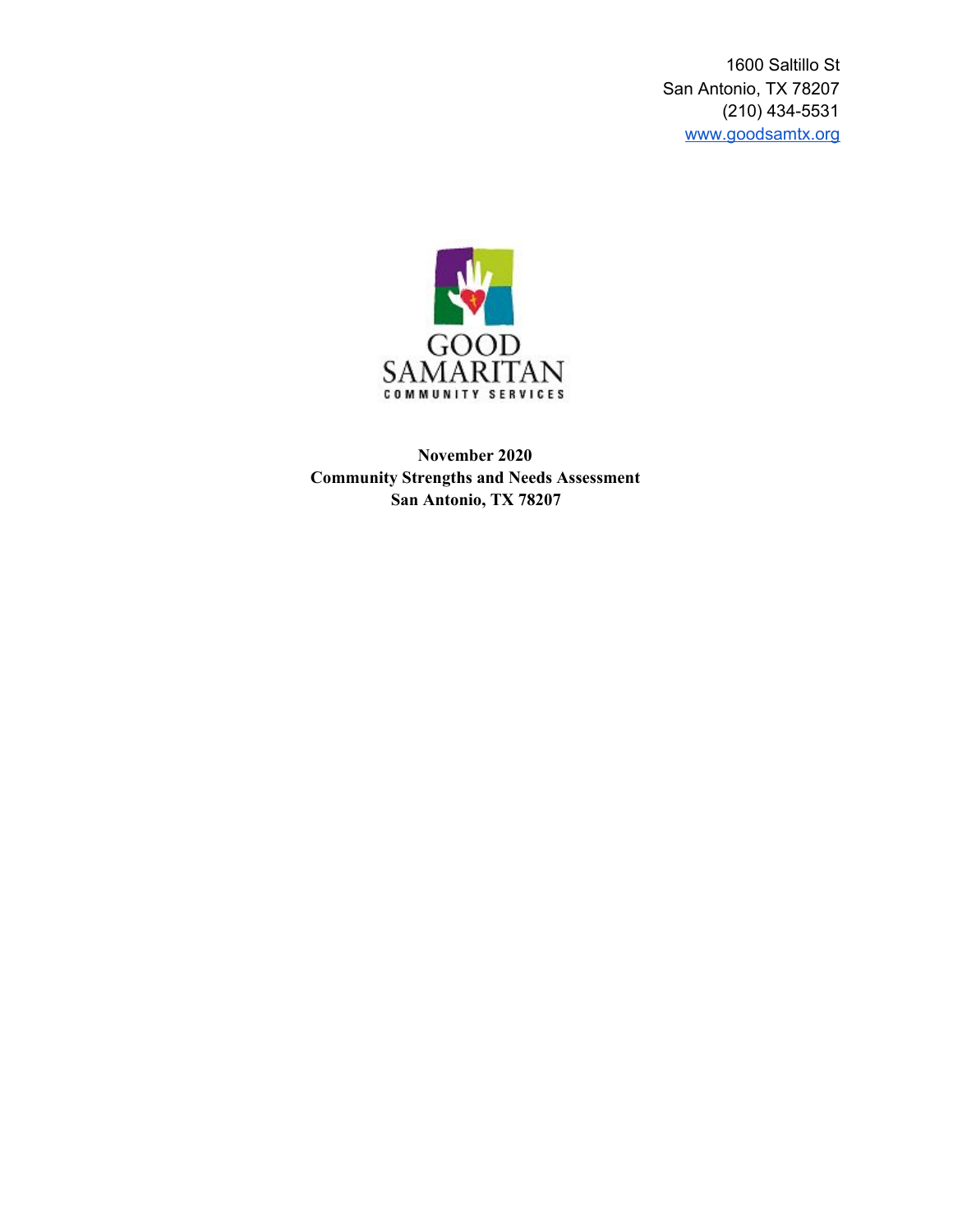<span id="page-1-0"></span>

| <b>Table of Contents</b>                                       | $\mathbf{1}$ |
|----------------------------------------------------------------|--------------|
| <b>Executive Summary</b>                                       | 3            |
| Purpose of CYD Program                                         | 3            |
| Purpose of the Community Strengths and Needs Assessment (CSNA) | 3            |
| <b>Overview of Methodology and Assessment Tools</b>            | 3            |
| <b>Community Overview</b>                                      | 4            |
| <b>Population Density</b>                                      | 6            |
| <b>Notable Locations and Assets</b>                            | 6            |
| <b>Local Parks</b>                                             | $\tau$       |
| Institutions of Higher Education                               | 8            |
| Schools                                                        | 8            |
| Churches/Places of Worship                                     | 9            |
| <b>Data Collection Methods</b>                                 | 9            |
| <b>Mitigating Impacts to Research Due to COVID-19</b>          | 11           |
| <b>Results</b>                                                 | 11           |
| Education                                                      | 11           |
| Poverty                                                        | 12           |
| Family                                                         | 14           |
| Crime                                                          | 15           |
| Health                                                         | 16           |
| <b>Community Feedback</b>                                      | 18           |
| Youth Surveys                                                  | 18           |
| <b>Adult Surveys</b>                                           | 21           |
| Focus Groups                                                   | 25           |
| YAC Youth Focus Group                                          | 25           |
| Parents Focus Group                                            | 26           |
| <b>SWOT Analysis</b>                                           | 27           |
| <b>Community Strengths in 78207</b>                            | 28           |
| Service Agencies                                               | 28           |
| Community Centers/Youth Service Facilities                     | 29           |
| <b>Other Community Resources</b>                               | 29           |
| Homeownership                                                  | 30           |
| Education                                                      | 30           |
| Crime                                                          | 31           |
| Health                                                         | 32           |
| <b>Gaps in Service</b>                                         | 32           |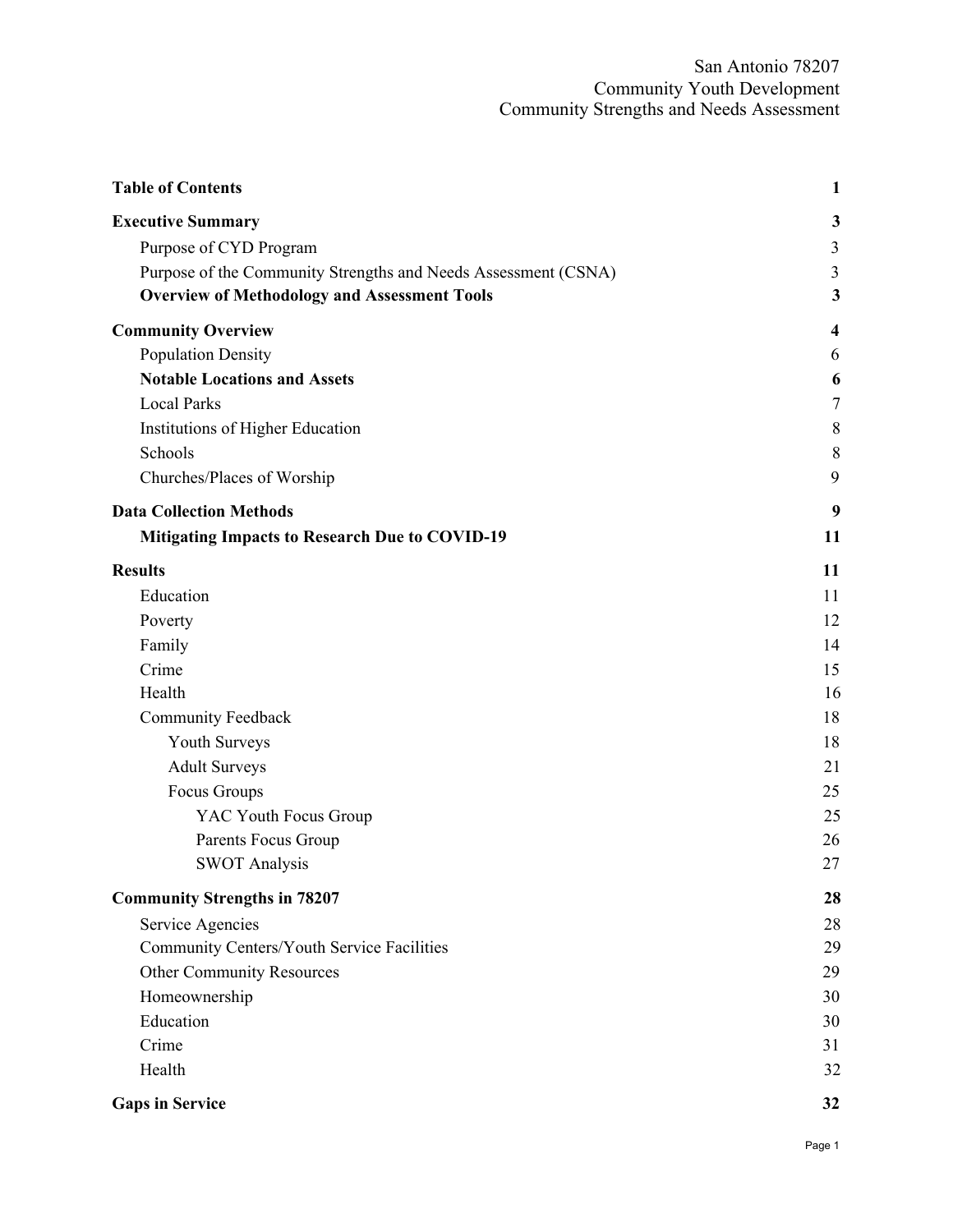| <b>Implications of Findings</b>   | 33 |
|-----------------------------------|----|
| Prioritized List of Service Needs | 33 |
| <b>Conclusions</b>                | 34 |
| <b>References</b>                 | 35 |
| <b>Appendices</b>                 | 37 |
| <b>Dissemination Plan</b>         | 37 |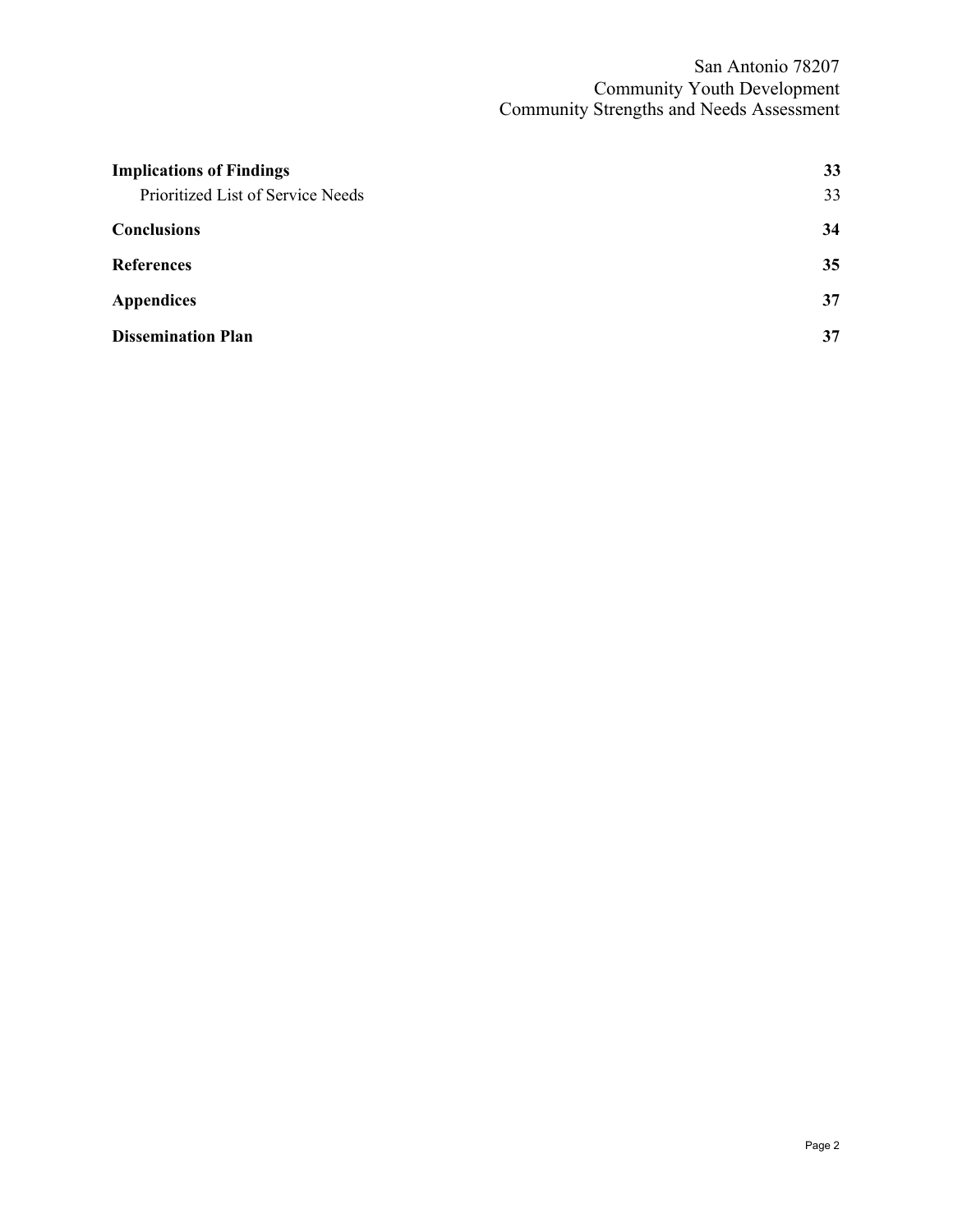#### <span id="page-3-0"></span>**Executive Summary**

#### <span id="page-3-1"></span>**Purpose of CYD Program**

The Community Youth Development (CYD) program was established in 1995 to reduce and prevent juvenile delinquency in zip codes throughout Texas that experienced high incidences of juvenile crime. The purpose of establishing the CYD program was to support local programs that address juvenile delinquency by fostering the development of protective factors. There are currently sixteen (16) Texas zip codes providing CYD program services, one of which is the 78207 zip code in San Antonio.

The CYD program increases the development of protective factors by providing an array of services including mentoring, youth leadership development, recreation, family engagement initiatives and other services that promote the social well-being of youth and their families. Services are provided free of charge to youth ages 6-17, who live or attend school in the 78207-zip code.

The Community Collaborative Committee (CCC) is an important component of the CYD program designed to foster a community approach to addressing local issues. The CCC is composed of neighborhood residents, school district personnel, Youth Advisory Committee (YAC) members and other community service providers. The CCC meets quarterly to review and discuss opportunities to address the community's strengths and weaknesses in the 78207 service area..

Youth ages 13-17 are members of the YAC. This group of teen leaders meets weekly to discern, discuss and develop plans to respond to issues prevalent in their community. With a goal of promoting youth voice in the 78207 zip code, YAC youth are heavily involved in activities that encourage the development of leadership skills including service learning projects, CYD outreach and awareness efforts, CCC participation and assisting with the preparation of the Strengths and Needs Assessment.

#### <span id="page-3-2"></span>**Purpose of the Community Strengths and Needs Assessment (CSNA)**

The annual CSNA is a guide that aids communities in staying abreast of issues and concerns that exist in the 78207 community. This tool helps organizations identify local resources and community needs that promote positive youth development. The results of this assessment will inform our organization's strategic plan and focus the development of a list of primary youth service needs. In addition, the information gathered is also used to identify social problems and trends and highlight those services that would assist in preventing juvenile delinquency.

#### <span id="page-3-3"></span>**Overview of Methodology and Assessment Tools**

The purpose of conducting the CSNA is to target the resources and needs of the 78207-zip code. Methods used to collect this information include:

- 1. Data gathered through various sources including the U.S. Census Bureau, Texas Education Agency and Bexar County Juvenile Probation.
- 2. Resource information gathered from 2-1-1 Texas and City-Data.com.
- 3. Community Feedback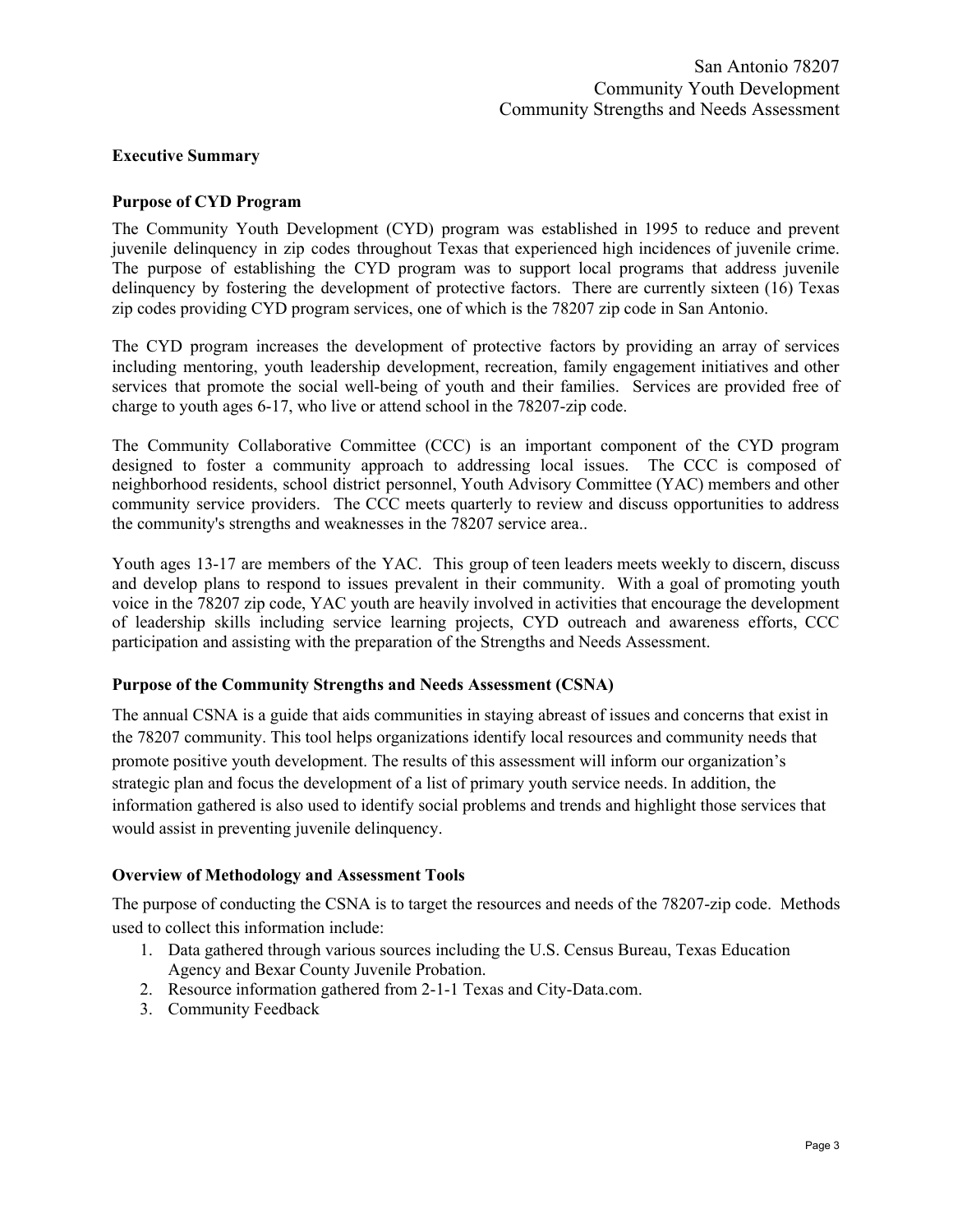Based on the information and data collected, it appears the most effective strategy for overcoming the cycle of poverty and decreasing juvenile delinquency in 78207 is through youth educational and workforce development, as enabled by the various supporting efforts within the network of service agencies. Furthermore, a prioritized list of service needs for 78207 is as follows:

- 1) Youth educational and workforce development;
- 2) Family-based support systems designed to limit the instability associated with poverty;
- 3) Life-skills and work-skills programs for young adults in the postsecondary bridge years, defined as ages 16-25;
- 4) Targeted service delivery for young adults with children, particularly single mothers; and
- 5) Professional development services for area nonprofit agencies.

## <span id="page-4-0"></span>**Community Overview**

78207 is an urban zip code in San Antonio, Texas, located in City Council District 5 and Congressional District 20. The zip code is 7.3 square miles and is immediately west of the city's downtown area, in an area referred to as the inner-westside. This area is characterized by high poverty and crime rates, comprising the lower end of the economic ladder in San Antonio, which was identified in 2012 and again in 2017 as the most economically segregated city in America.<sup>1,2</sup>

Historically, the city of San Antonio was shaped by well-documented settlement practices that varied based on ethnic and racial status. These included plat and deed restrictions by the local government, as well as red-lining by the mortgage and insurance industry.<sup>3,4,5</sup> As a result, the inner-westside came to consist predominantly of small lot sizes occupied by poor Mexican-Americans. Despite concerted efforts by the city and county to address this history of economic red-lining, and over fifty years of legislative efforts following the passage of the Fair Housing Act of 1968, 78207 continues to reflect this trend and experience the impact of these practices. 6

<sup>1</sup> Pew Research Center. (2012). *The rise of residential segregation.* Retrieved from: https://www.pewresearch.org/wp-content/

<sup>2</sup> Kofler, Shelley and Justin Ross Piedad. (2017). *San Antonio Leads the National in Economic Inequality*. Texas Public Radio. Retrieved from: tpr.org/post/san-antonio-leads-nation-economic-inequality.

<sup>3</sup> Drennon, Christine. "Mayor's Housing Policy Task Force." Mayor's Housing Policy Task Force, October17, 2017, Central Library, San Antonio, TX. Inaugural Presentation.

<sup>4</sup> Drennon, Christine, "Social Relations Spatially Fixed: Construction and Maintenance of School Districts in San Antonio, Texas." *Geographical Review*, Volume 96, Issue 4, October 2006, pp 567 – 593.

<sup>5</sup> Badger, Emily, "How Redlining's Racist Effects Lasted for Decades." *The New York Times*, August 24, 2017. <sup>6</sup> City of San Antonio. (2018). *Housing vulnerability analysis.* Retrieved from:

https://www.sanantonio.gov/Portals/0/Files/NHSD/Housing/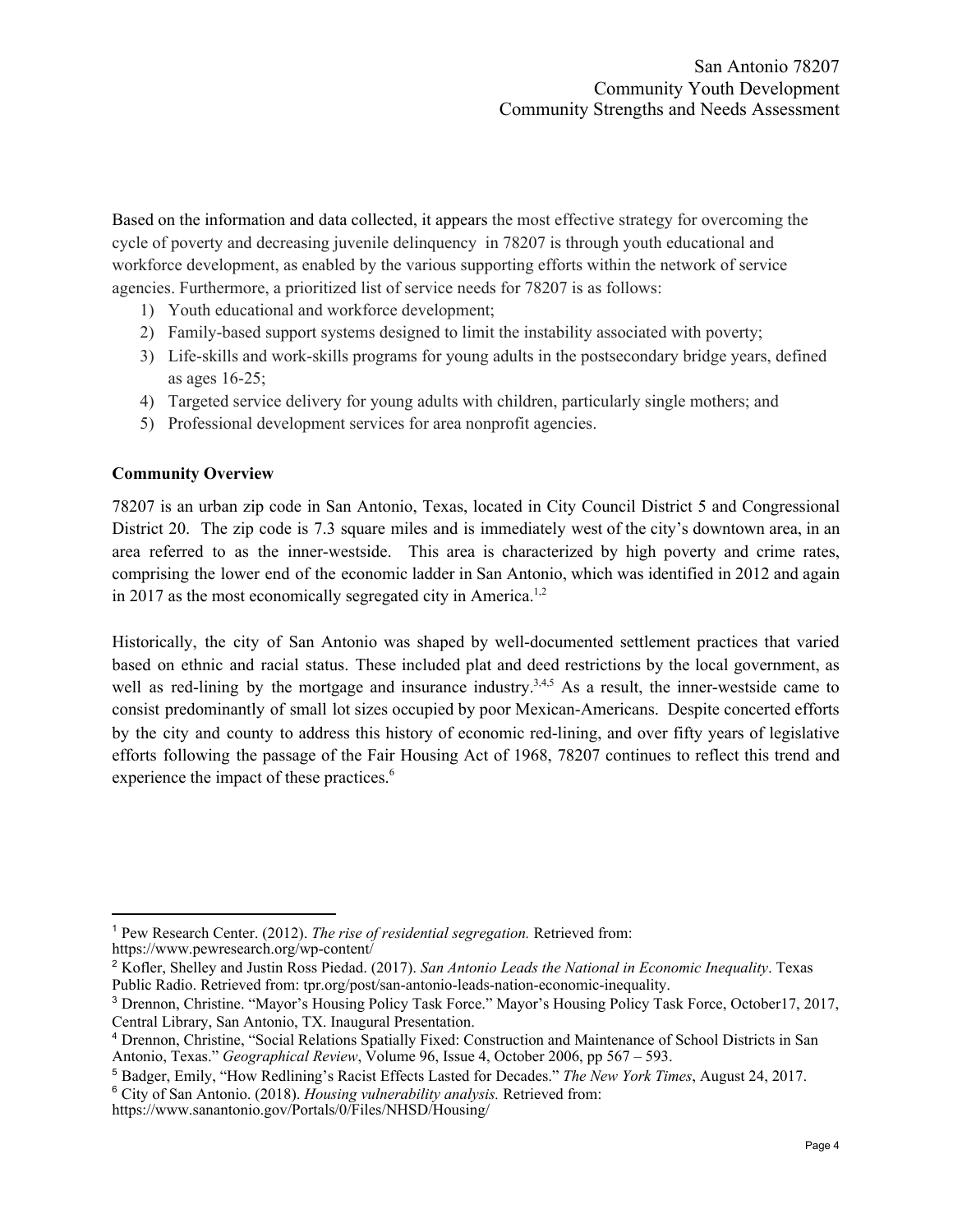| <b>General Demographic Characteristics of 78207</b> |             |                     |              |                      |
|-----------------------------------------------------|-------------|---------------------|--------------|----------------------|
|                                                     | 78207       | <b>Bexar County</b> | <b>Texas</b> | <b>United States</b> |
| Population                                          | 54,601      | 2,003,554           | 40.00%       | 18.00%               |
| Hispanic Population $(\% )$                         | 93.16%      | 62%                 | 111          | 92.8                 |
| Population density (per square<br>mile)             | 7,451.90    | 1,615.40            | 35.1         | 38.5                 |
| Average Household Income                            | 32.30       | 34.1                | \$64,034.00  | \$65,712.00          |
| Median Income (1-person<br>Household)               | \$25,415.00 | \$58,964.00         | \$32,267.00  | \$35,672.00          |
| Median Income (3-person<br>household)               | \$12,329.00 | \$28,338.00         | 13.60%       | 12.30%               |
| Population Below Federal<br>Poverty Line            | 40.70%      | 15.20%              | 11.00%       | 9.00%                |
| Children Below Federal<br>Poverty Line              | 30.00%      | 12.00%              | 19.00%       | 17.00%               |
| Children eligible for<br>free/reduced lunch         | 61.00%      | 23.00%              | 15.00%       | 11.00%               |
| Population $25+$ with no high<br>school diploma     | 47.00%      | 15.00%              | 30.80%       | 33.10%               |
| Unemployment                                        | 5.80%       | 8.10%               | 3%           | 3.40%                |
| Violent Crime Index                                 | 13%         | 2.60%               | 24.8         | 22.7                 |

Data Source: US Census Bureau, American Community Survey. 2013-18. Source geography: Tract Data Source: US Department of Labor, Bureau of Labor [Statistics.](http://www.bls.gov/) 2019 - April. Source geography: County

Data Source: U.S. Census Bureau 2012-2016 American Community Survey 5-Year Estimates Data Source: © OpenStreetMap contributors, CC BY-SA, 2019

As the data table above indicates, residents of the 78207 zip code face overlapping obstacles that impact the community's path to prosperity. Among them are population density, poor employment prospects, low educational attainment, high crime, and vulnerability to changing economic conditions. These issues are discussed below.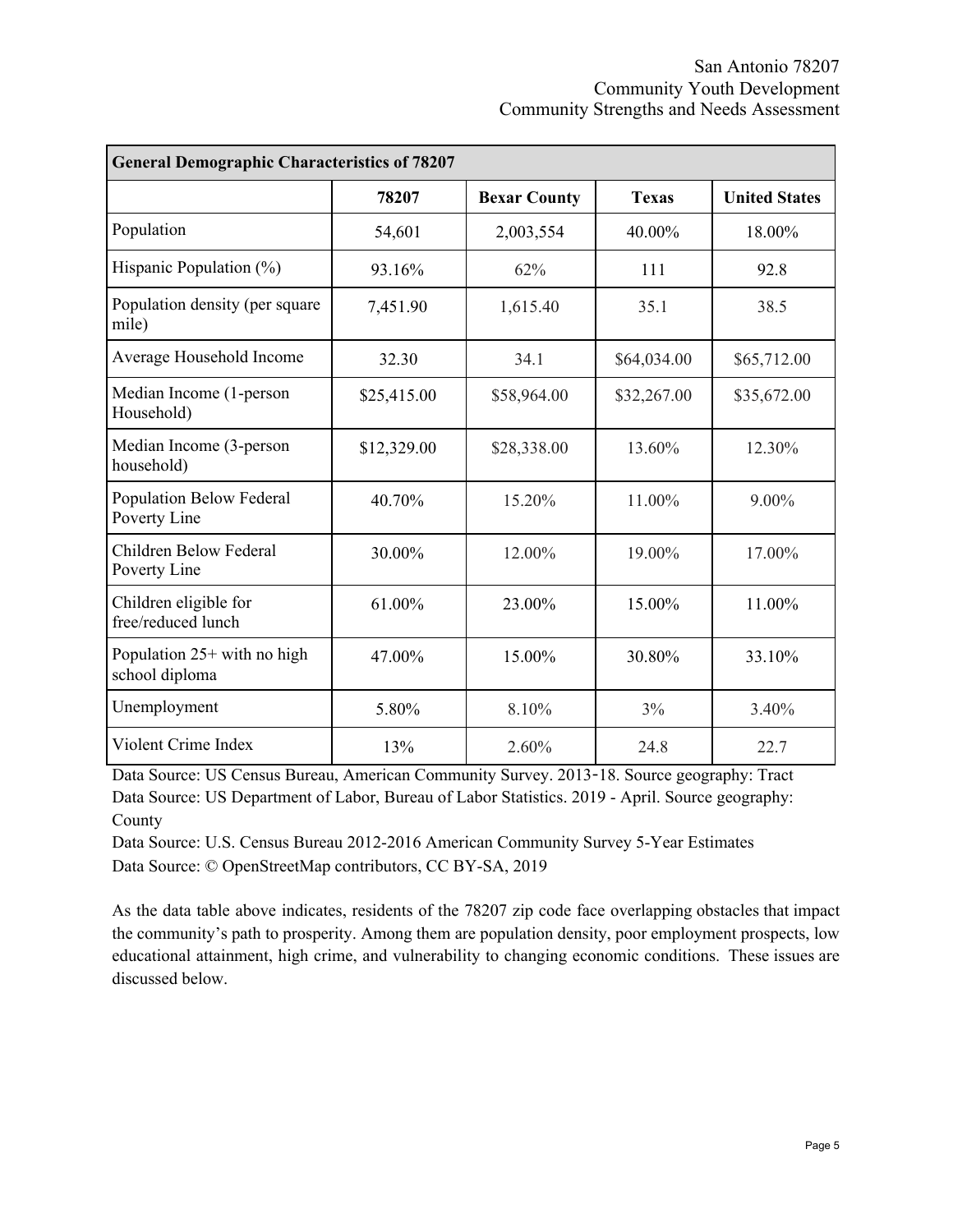## <span id="page-6-0"></span>**Population Density**

The 78207 zip code has a population density nearly five times higher than the surrounding city of San Antonio, which, itself, is the second largest urban center in the state (see above table).<sup>7</sup> This density contributes to a "concentrated poverty" effect that exacerbates other problems facing the community.<sup>8</sup> Most directly, the density makes service delivery unusually diffused. Though there is a large, ongoing investment in poverty-alleviation programs from governmental and nonprofit organizations directed toward 78207, the need of resources is higher than the services available.

Programs like CYD were particularly important in 78207 given the disproportionately large percentage of residents within the zip code under the age of 18. Such a large population reinforces not only the need for educational investment, but the potential impact of such investment. With a large portion of the population in the youth-education window, programs that target this future workforce can influence the community to a greater extent than communities that do not exhibit this demographic characteristic. (Data source: US Census Bureau, *American Community Survey. 2013-2017.*

| Location             | <b>Percentage of Population</b><br>under the age of 18 |
|----------------------|--------------------------------------------------------|
| 78207                | 29%                                                    |
| <b>Bexar County</b>  | 25%                                                    |
| <b>United States</b> | 26%                                                    |

## <span id="page-6-1"></span>**Notable Locations and Assets**

| San Antonio Produce<br><b>Terminal Market</b>                             | Frank D. Wing<br>Municipal Court<br><b>Building</b> | San Antonio Fire<br>Department Station 8 &<br>11 | <b>Bexar County</b><br><b>Elections Department</b> |
|---------------------------------------------------------------------------|-----------------------------------------------------|--------------------------------------------------|----------------------------------------------------|
| <b>Stock Yards</b>                                                        | Guadalupe Cultural Arts                             | San Fernando Cemetery                            | Alazan-Apache                                      |
| <b>Commercial Properties</b>                                              | Center                                              |                                                  | Apartments                                         |
| International and Great<br>Northern Railroad<br><b>Passenger Stations</b> | Historic Market Square                              | Guadalupe Lumber<br>Company                      | Cassiano Homes<br>Apartments                       |
| Menger Soap Works                                                         | Casa Navarro State                                  | Christus Santa Rosa                              |                                                    |
| <b>Building</b>                                                           | Historic Site                                       | <b>Health System</b>                             |                                                    |

<sup>7</sup> Note: The boundaries for the City of San Antonio roughly mirror the boundaries for Bexar County. Because of this, data for Bexar County is used as a close equivalent for San Antonio city-wide data.

<sup>8</sup> Asset Funders Network, *"2019 San Antonio Community Asset Building Scan,"* available at:

https://assetfunders.org/wp-content/uploads/AFN\_2019\_SCAN-BOOKLET\_WEB-1.pdf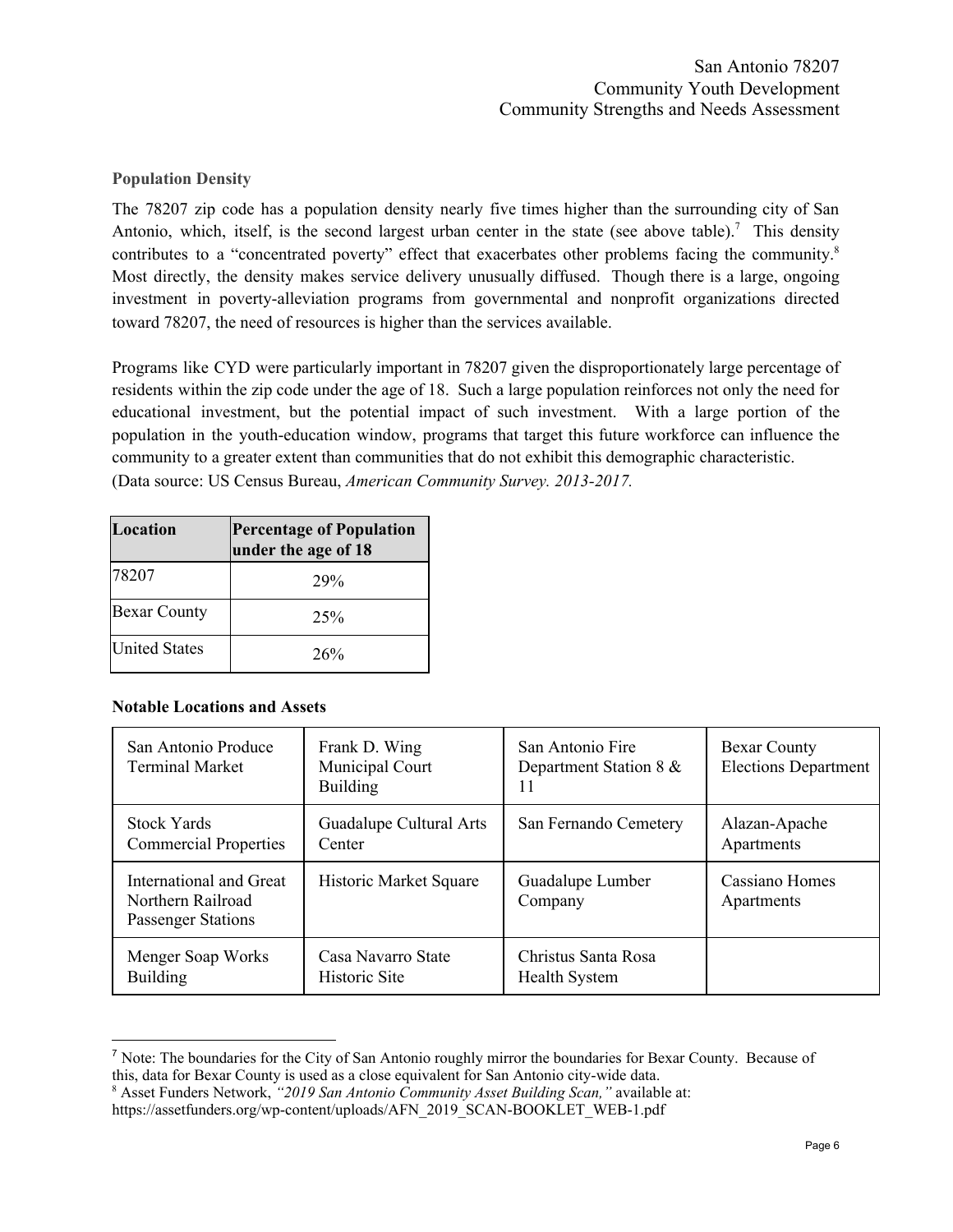# *Source geography: Tract)*

# <span id="page-7-0"></span>**Local Parks**

|                                                                            |                | <b>Park Name</b>              | Location              |
|----------------------------------------------------------------------------|----------------|-------------------------------|-----------------------|
|                                                                            | 1              | West End Park                 | 1401 N Hamilton St    |
| ▣<br>٠                                                                     | $\overline{2}$ | Ojeda Park                    | 1100 N Trinity        |
| CULEBRA<br>$1^{\square}$                                                   | 3              | Farias Park                   | 1012 Leal St          |
|                                                                            | 4              | Margil Park                   | 1000 Perez            |
| 12<br><b>DN</b>                                                            | 5              | <b>Tobin Community Center</b> | 1900 W Martin St      |
| <b>O</b> 5                                                                 | 6              | Garcia Park                   | 1200 N Frio St        |
| $^{10}$<br><b>BUENA VISTA ST</b><br>16                                     |                | Piazza Italia Park            | 500 Columbus          |
| <b>GUADALUPE ST</b><br>17<br>O                                             | 8              | Milam Park                    | 501 W Commerce St     |
| 15                                                                         | 9              | Market Square                 | 514 W Commerce St     |
| $\frac{1}{18}$<br>AMO <sub>ST</sub><br>$\frac{1}{19}$<br>$\sqrt{20}$       |                | 10 Smith Park                 | 1301 Buena Vista St   |
|                                                                            |                | 11 John Tobin Park            | 1900 W Martin St      |
| $\frac{1}{21}$                                                             | 12             | Navarro Park                  | 500 NW 24th St        |
| $\bullet$<br>Source: https://gis.sanantonio.gov/ITSD/ParkSearch/index.html | 13             | Elmendorf Lake Park           | 3700 W Commerce St    |
|                                                                            |                | 14 Apache Creek Greenway      | 4239 W Commerce St    |
|                                                                            | 15             | Amistad Park                  | 1600 Tampico St       |
|                                                                            |                | 16 Rodriguez School Park      | 3626 W Cesar E Chavez |
|                                                                            |                | 17 Rhodes School Park         | 3000 Tampico St       |
|                                                                            |                | 18 Vidaurri Park              | 1201 Merida St        |
|                                                                            |                | 19 Benavides Park             | 1500 Saltillo St      |
|                                                                            |                | 20 Martinez Park              | 249 Merida St         |
|                                                                            | 21             | San Juan Brady Park           | 2307 S Calaveras      |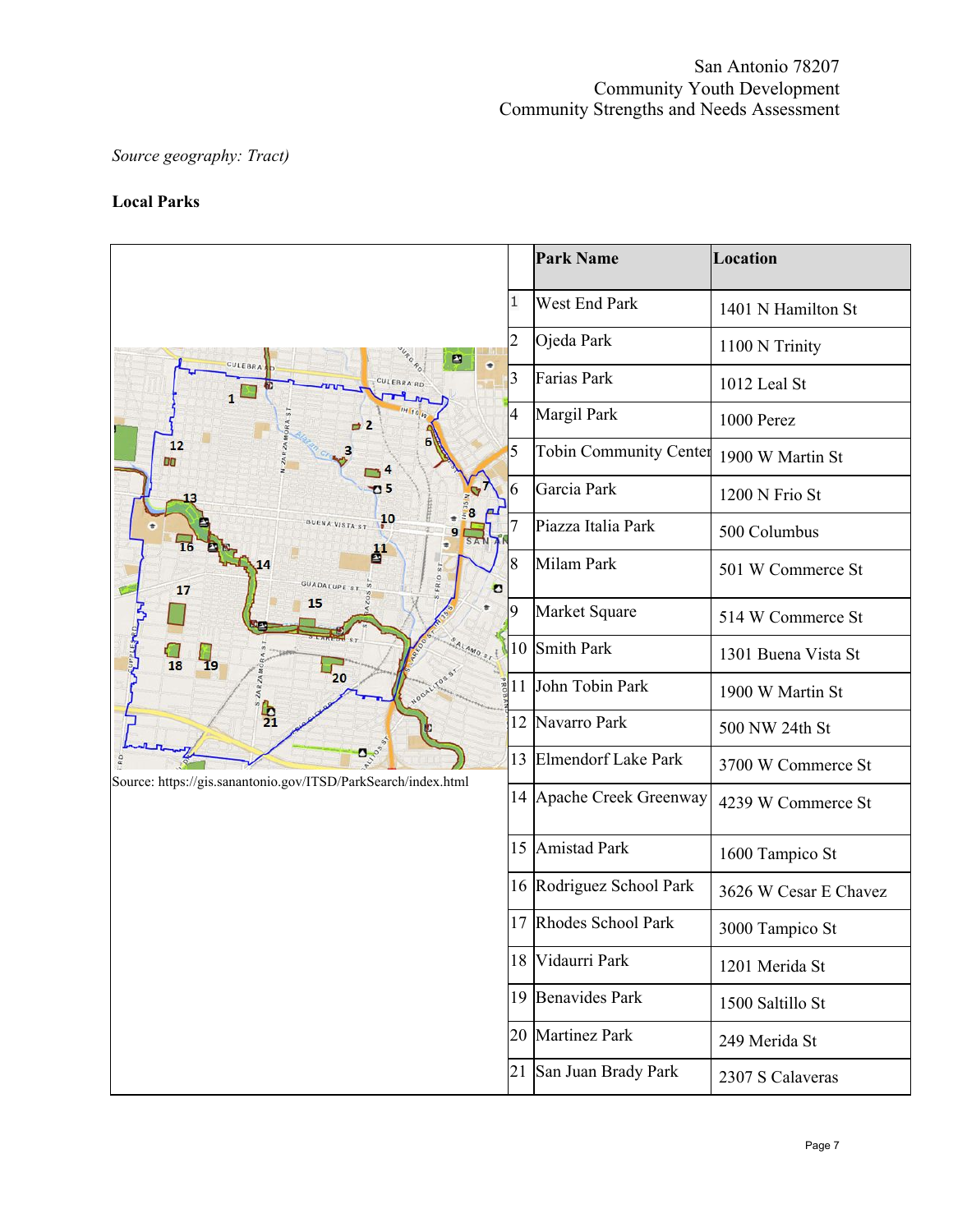# <span id="page-8-0"></span>**Institutions of Higher Education**

| <b>Our Lady of the Lake University</b>               |
|------------------------------------------------------|
| 411 SW $24^{\text{th}}$ St, San Antonio, TX 78207    |
| $(210)$ 434-6711                                     |
| University of Texas at San Antonio – Downtown Campus |
| 501 W Cesar E. Chavez Blvd, San Antonio, TX 78207    |
| $(210)$ 458-2000                                     |

## <span id="page-8-1"></span>**Schools**

| <b>SAISD Schools in 78207</b>            |                              |                  |  |
|------------------------------------------|------------------------------|------------------|--|
| <b>High Schools</b>                      |                              |                  |  |
| Lanier High School                       | 1514 W. Cesar E. Chavez Blvd | $(210)$ 978-7910 |  |
| <b>Middle Schools</b>                    |                              |                  |  |
| Irving Middle School                     | 1300 Delgado St.             | $(210)$ 734-2937 |  |
| Rhodes Middle School                     | 3000 Tampico St.             | $(210)$ 978-7925 |  |
| Tafolla Middle School                    | 1303 W. Cesar E. Chavez Blvd | $(210)$ 978-7930 |  |
| <b>Elementary Schools</b>                |                              |                  |  |
| Barkley-Ruiz Elementary                  | 1111 S. Navidad St.          | $(210)$ 978-7940 |  |
| Margil Elementary                        | 1000 Perez St.               | $(210)$ 738-9805 |  |
| Ogden Elementary                         | 2215 Leal St.                | $(210)$ 738-9815 |  |
| Rodriguez Elementary                     | 3626 W. Cesar E. Chavez Blvd | $(210)$ 978-8000 |  |
| Sarah King Elementary                    | 1001 Ceralvo St.             | $(210)$ 978-7990 |  |
| <b>Storm Elementary</b>                  | 435 Brady Blvd               | $(210)$ 978-8005 |  |
| <b>Early Childhood Education Centers</b> |                              |                  |  |
| Carvajal                                 | 225 Arizona St.              | $(210)$ 978-7970 |  |
| <b>Special Campuses</b>                  |                              |                  |  |
| Cooper Academy                           | 1700 Tampico St.             | $(210)$ 226-3042 |  |
| Estrada Alternative Campus               | 1112 S. Zarzamora St.        | $(210)$ 438-6820 |  |

| <b>Charter Schools in 78207</b>  |                                         |                  |
|----------------------------------|-----------------------------------------|------------------|
| Jubilee Lakeview University Prep | 325 Castroville Rd.                     | $(210)$ 963-3900 |
| Promesa Academy Charter School   | 603 Merida St, San Antonio, TX<br>78207 | $(210)$ 942-1700 |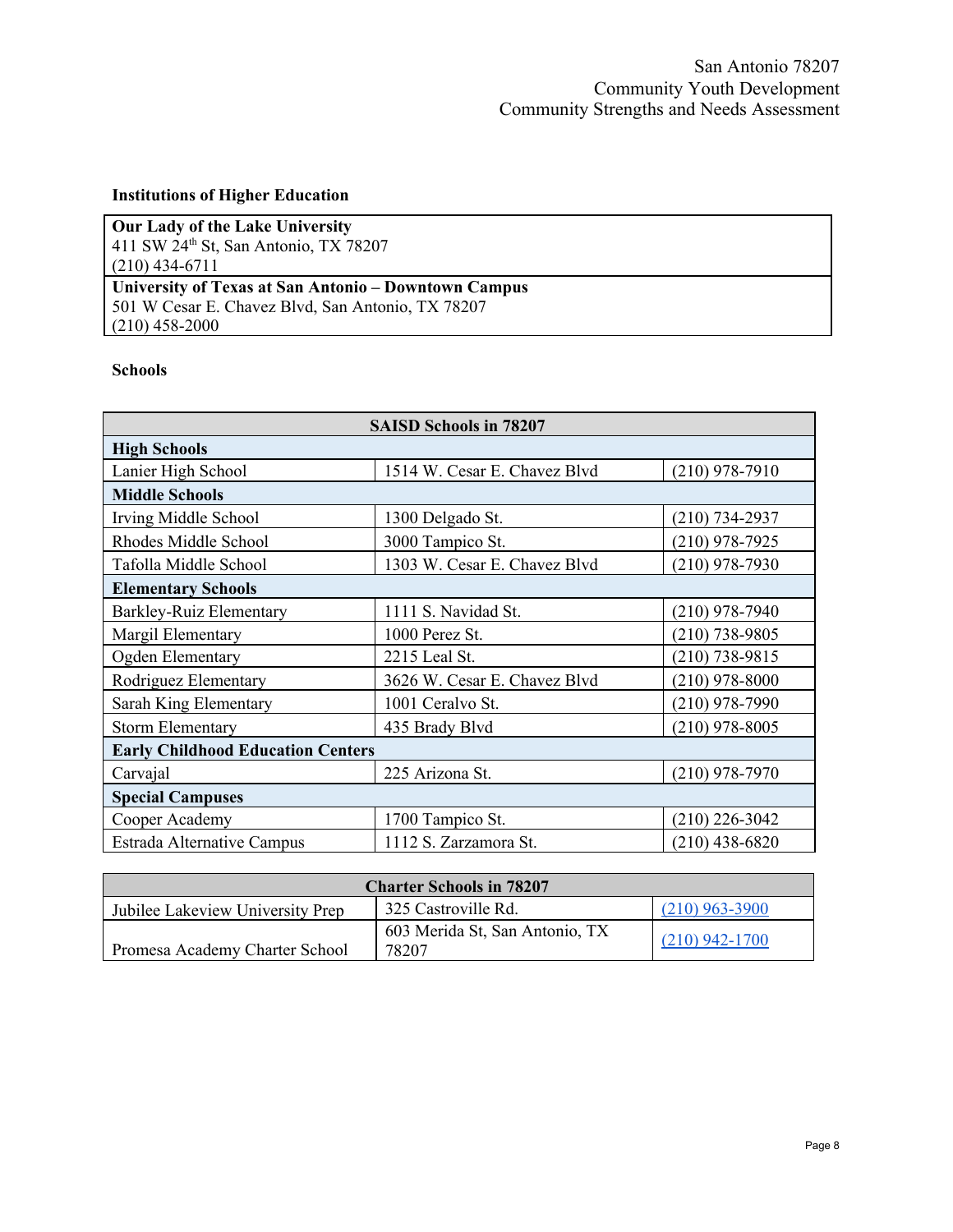## <span id="page-9-0"></span>**Churches/Places of Worship**

| <b>Name</b>                                  | <b>Address</b>             | <b>Phone</b>     |
|----------------------------------------------|----------------------------|------------------|
| Bethlehem (Baptist)                          | 2806 Buena Vista St.       | $(210)$ 432-2820 |
| Capilla Bautista El Buen Pastor (Baptist)    | 2122 Colima St.            | $(210)$ 434-3222 |
| Christ the King Catholic Church              | 2626 Perez St.             | $(210)$ 433-6301 |
| Divine Love Missionary Baptist Church        | 1522 Rivas St.             | $(210)$ 432-2927 |
| Divine Redeemer Presbyterian                 | 407 N. Calaveras           | $(210)$ 433-9551 |
| Galilee Baptist Church                       | 1314 Nw 19th St.           | $(210)$ 735-4932 |
| <b>Grant Memorial Ame Church</b>             | 2001 W. Poplar St.         | $(210)$ 736-0741 |
| Greater New Mt. Zion Baptist Church          | 1407 Nw 19th St.           | $(210)$ 732-7809 |
| Iglesia Adventista Durango                   | 2321 W César E Chávez Blvd | $(210)$ 227-9653 |
| <b>Immaculate Conception Catholic Church</b> | 314 Merida St.             | $(210)$ 225-2986 |
| La Trinidad United Methodist Church          | 300 San Fernando St.       | $(210)$ 227-0546 |
| Our Lady of Guadalupe Shrine                 | 1321 El Paso St.           | $(210)$ 226-4064 |
| Palestine Baptist Church                     | 915 N Elmendorf St.        | $(210)$ 434-2279 |
| Sacred Heart Catholic Church                 | 2 114 W Houston St.        | $(210)$ 227-5059 |
| San Francesco Di Paola                       | 205 Piazza Italia          | $(210)$ 227-0548 |
| San Juan De Los Lagos Catholic Church        | 3231 El Paso St            | $(210)$ 433-9722 |
| St. Timothy Catholic Church                  | 1515 Saltillo St.          | $(210)$ 434-2391 |
| St. Alphonsus Catholic Church                | 1202 South Zarzamora St.   | $(210)$ 433-9365 |
| St. Agnes Catholic Church                    | 804 Ruiz Street            | $(210)$ 227-8258 |

## <span id="page-9-1"></span>**Data Collection Methods**

Methods used to collect this information include:

- 1. Data gathered through a variety of sources including the U.S. Census Bureau, Community Commons, Bexar County Juvenile Probation, 2-1-1 Texas, City-Data.com, and the Texas Education Agency
- 2. Community Feedback
	- a. Electronic Surveys administered to community youth and adults
	- b. SWOT analysis conducted by the Community Collaborative Committee
	- c. Focus groups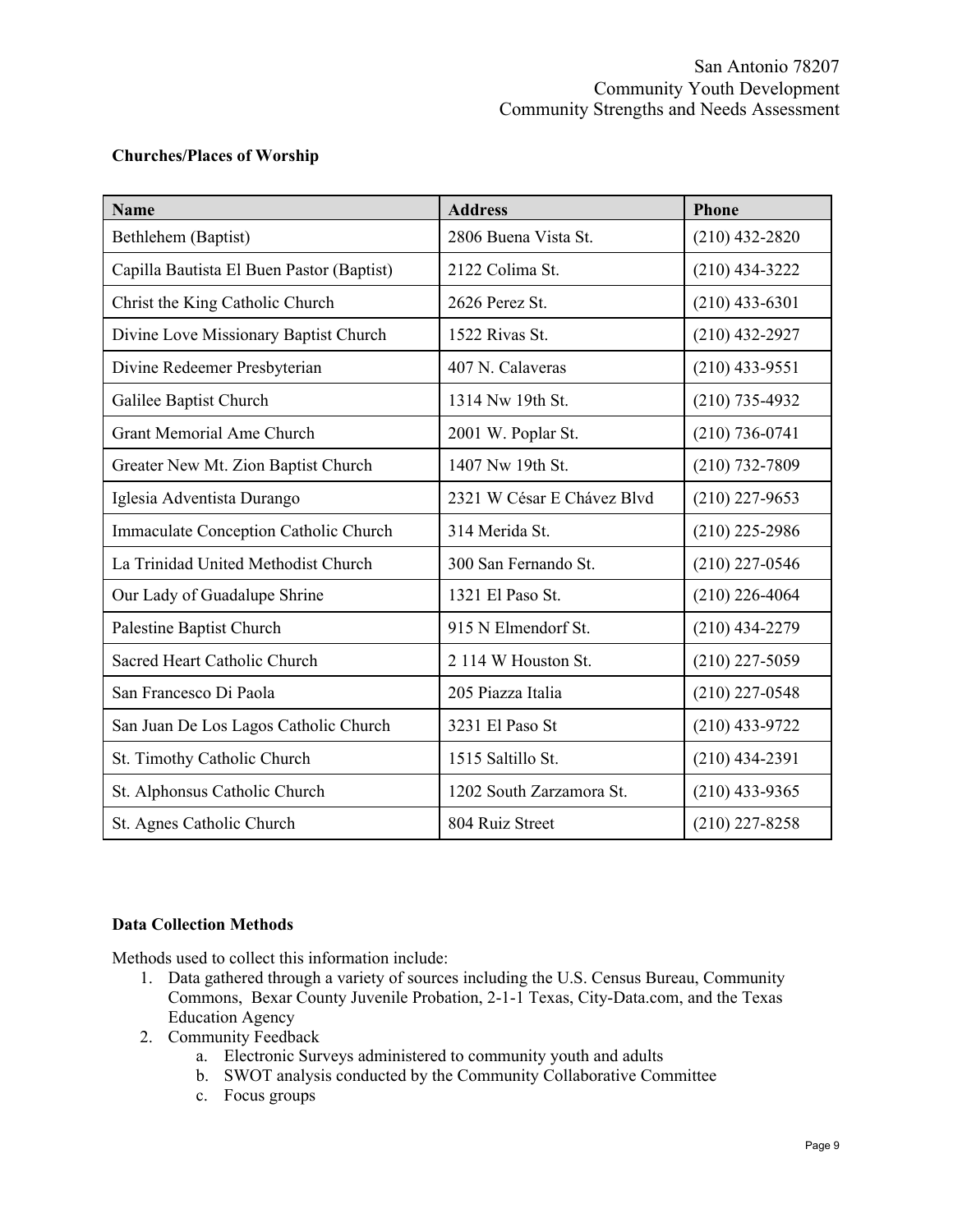- i. Parents of CYD program participants (5 present)
- ii. Youth Advisory Committee (11 youth present)

The following chart explains in detail the personnel involved in the process of conducting this assessment as well as the work plan.

| Role                | <b>Name</b>                                                        | <b>Title</b>                                                                   | Organization                                                 |
|---------------------|--------------------------------------------------------------------|--------------------------------------------------------------------------------|--------------------------------------------------------------|
| Project Lead        | Alejandra N. Arquisola                                             | Sr. Director Youth & Teen<br><b>Services</b>                                   | Good Sam                                                     |
| Primary<br>Team     | Camethia Russell-Morris<br>Alexis Perez                            | Intern<br>Director Youth & Teen Services                                       | Good Sam<br>Good Sam                                         |
| Auxiliary<br>Team   | Marvin Whitt<br><b>Aulton Davis</b><br>YAC Youth<br>Barrio Network | <b>ABC</b> Coordinator<br>YAC Coordinator<br><b>CYD</b> Participants<br>Varies | Good Sam<br>Good Sam<br>Good Sam<br>See CCC list for details |
| <b>Final Review</b> | Simon Salas<br>Sarah Ramirez                                       | <b>Chief Executive Officer</b><br>Chief Development Officer                    | Good Sam<br>Good Sam                                         |

The report preparation and data gathering included time spent researching, reviewing notes, interpreting data, collecting community feedback, and occurred during an extensive 8-week process outlined in the chart below.

| <b>Task</b>                                          | Week    |
|------------------------------------------------------|---------|
| Revisions to CSNA community input survey             |         |
| Administer youth surveys                             | 1 & 2   |
| Conduct CCC SWOT for community context               |         |
| Begin Census/Public data gathering                   | $2 - 5$ |
| Demographic Data                                     | $2 - 5$ |
| Texas Education Agency (TEA)/School District<br>Data | $2 - 5$ |
| Poverty Data                                         | $2 - 5$ |
| Crime Data                                           | $2 - 5$ |
| Health Data                                          | $2 - 5$ |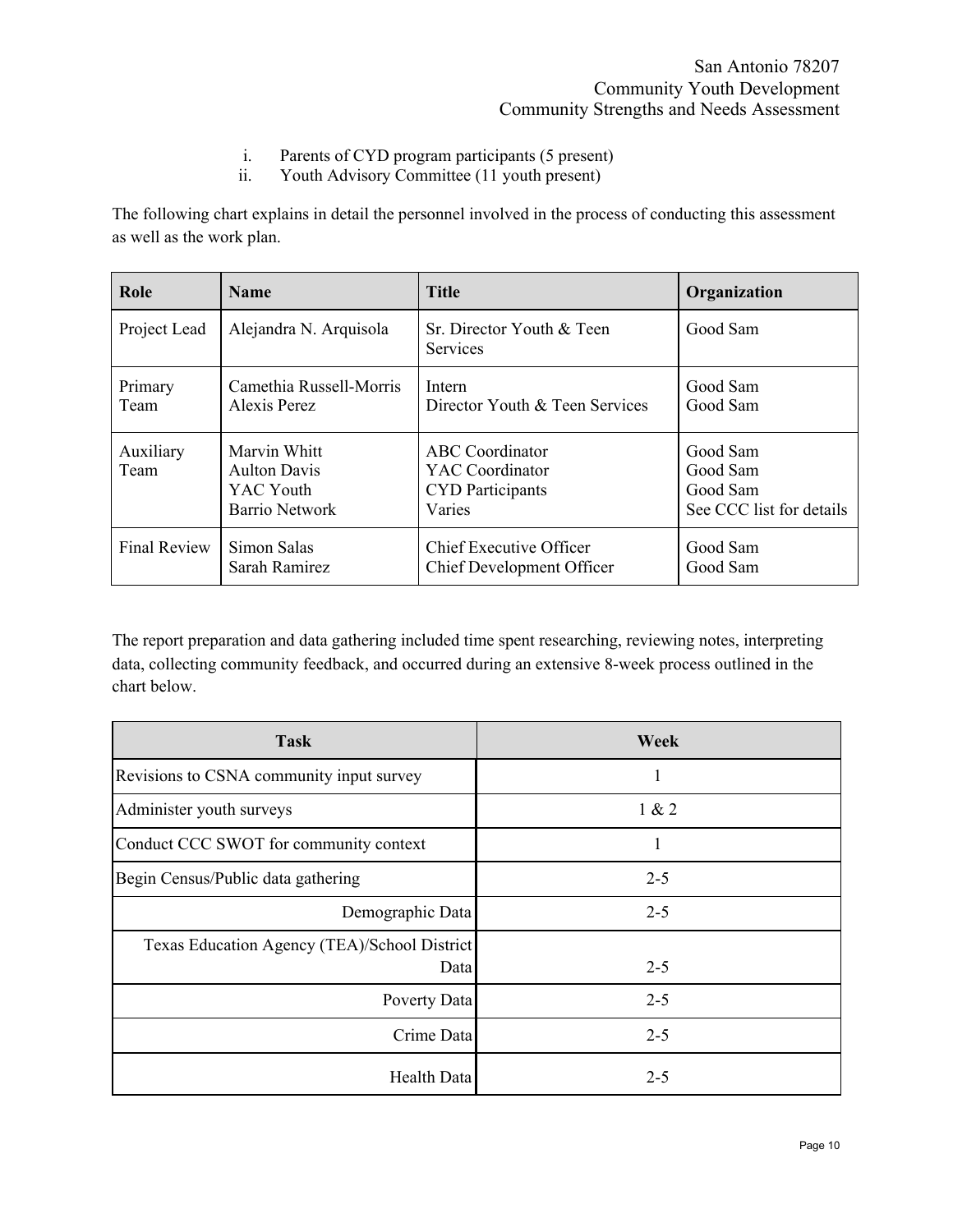San Antonio 78207 Community Youth Development Community Strengths and Needs Assessment

| Request Juvenile Probation data                                                                  | 3       |
|--------------------------------------------------------------------------------------------------|---------|
| Compile youth survey data                                                                        | 3       |
| Review youth survey data                                                                         | 3       |
| Conduct Trend analysis on historical youth survey<br>data (compare current year to past year(s)) | 3       |
| Conduct Focus Group: Youth                                                                       | 4       |
| <b>Conduct Focus Group: Parents</b>                                                              | 5       |
| Create template to gather interview and focus group<br>data                                      | 2       |
| Compile, Analyze and Interpret data from Focus<br>Groups                                         | 5       |
| Draft Report (Assigned by Report Components)                                                     | $4 - 7$ |
| <b>Final Review</b>                                                                              | $7 - 8$ |
| <b>Report Submission</b>                                                                         | 8       |

#### <span id="page-11-0"></span>**Mitigating Impacts to Research Due to COVID-19**

Working Remotely: Due to the May 1<sup>st</sup>, 2020 directive from Texas Governor Greg Abbott, many of the research group(s) conducting aspects of the CSNA may or should be working at home. These include staff conducting data analysis, literature review, manuscript writing, or proposal and progress report writing. Consequently, meetings were conducted remotely, as necessary, with exceptions made for a number of in-person staff meetings, conducted pursuant to the agency's and CDC social distancing guidelines. All students, post-doctoral students, staff, and faculty involved in research projects had minimal access to information they needed to carry out work remotely. This included access to literature, access to existing datasets and research-related files, and access to virtual-conferencing platforms such as Zoom.

#### <span id="page-11-1"></span>**Results**

#### <span id="page-11-2"></span>**Education**

The current design of compulsory education, afterschool programs, and summer camps has grown and improved over the last decade but does not yet meet the needs of 78207's large population of youth. Starting from an early age, academic performance in 78207 lags

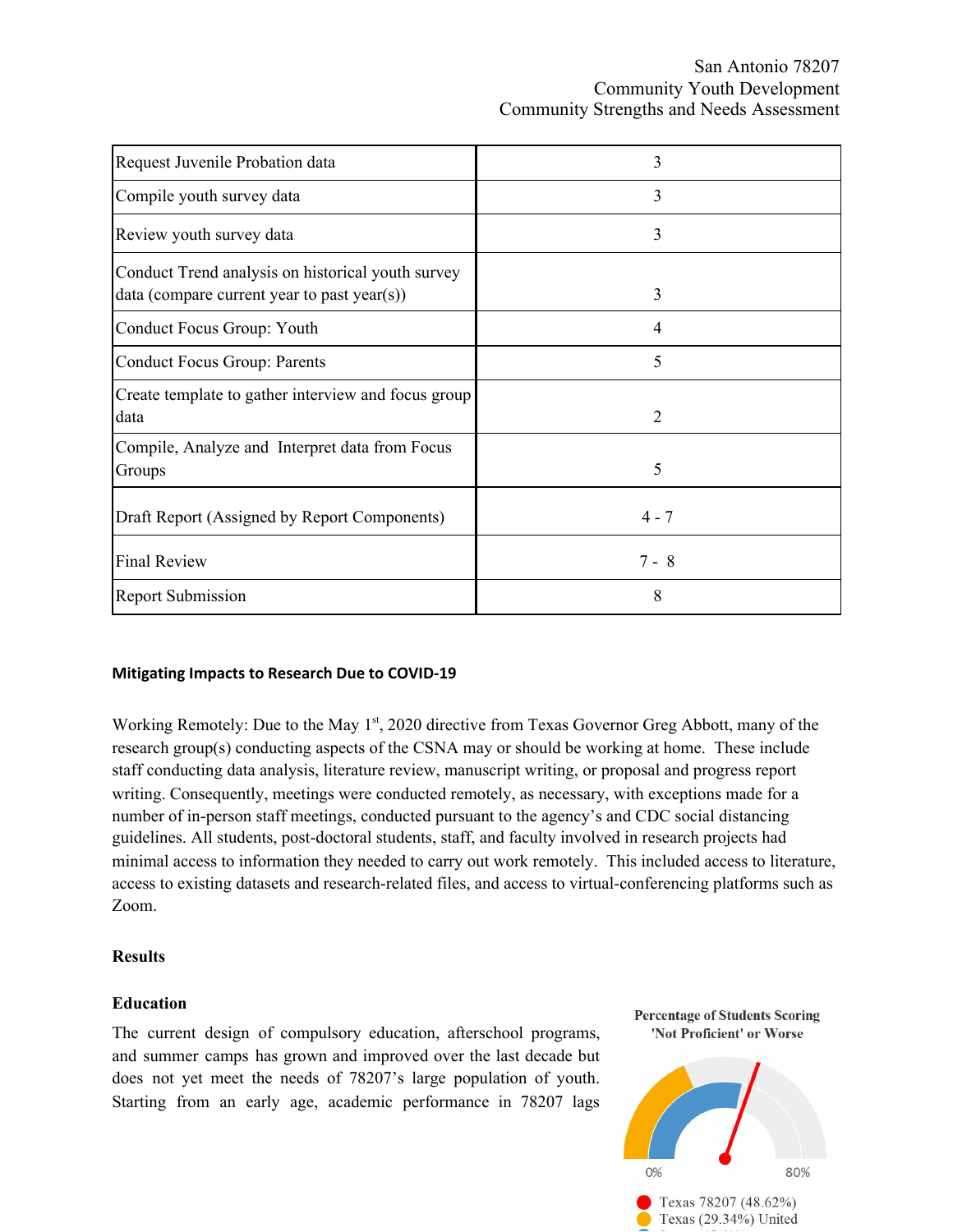behind the county and the state. Reading proficiency in the 4th grade, as measured by state standardized testing, shows 48.6% of students in 78207 scoring "not proficient" or worse, as compared to 31.9% for the rest of Bexar County, and 29.3% for the rest of the state (Data Source: US Department of Education, EDFacts. Accessed via DATA.GOV. 2014-15. Source geography: School District).

This trend of lagging academic performance continues through secondary and post-secondary education. While high school graduation rates have improved in recent years (see "Strengths" section), the lingering effects of poor educational attainment remain. Among the population 25 years old and older, only 53.7% have a high school diploma, and only 5.3% have a bachelor's degree or higher. This puts the educational attainment of 78207 residents below both the county and state levels by 3-times for high school diplomas, and 8-times for college degrees (Data Source: US Census Bureau, American Community Survey. 2013-17. Source geography: Tract).

<span id="page-12-0"></span>The San Antonio Independent School District (SAISD), of which the schools in 78207 are a part, has significantly expanded its Pathways in Technology, Early College, High School (PTECH) programs in the last several years in order to address such disparities. However, due to competing strategic planning considerations, SAISD prioritized the expansion of these programs in other areas of the city first. For example, the PTECH initiative is slated to expand into Lanier High School (the primary high school serving residents of 78207) within the next two years.<sup>9</sup> Therefore, it will be several years before the program is fully matured and testing begins to show the results of these efforts.. The data and information above speak to the need for programs that complement the basic compulsory education system. However, there are bright spots in the education landscape, such as child-development programs like Head Start, that are showing strong results in promoting school readiness for students entering kindergarten in the

> inner-westside schools in 78207. Nevertheless, the community's need for afterschool and postsecondary-bridge programs continues to outpace the demand.

#### **Poverty**

Poor educational attainment limits lifetime earnings potential and employment opportunities for the residents of 78207. This can be seen in the average income and median income figures for households in 78207. Average household income in 78207 is less than half (46%) the average for Bexar County, and only 42% as much as the state average. Median household income is similarly low, with 1-person median income only 43% as much as median incomes across the county and state, and 3-person households attaining a median income of only 39% of the state median income

<sup>9</sup> Office of College, Career, and Military Readiness. Interview by author.San Antonio Independent School District, O San Antonio, July 30, 2019.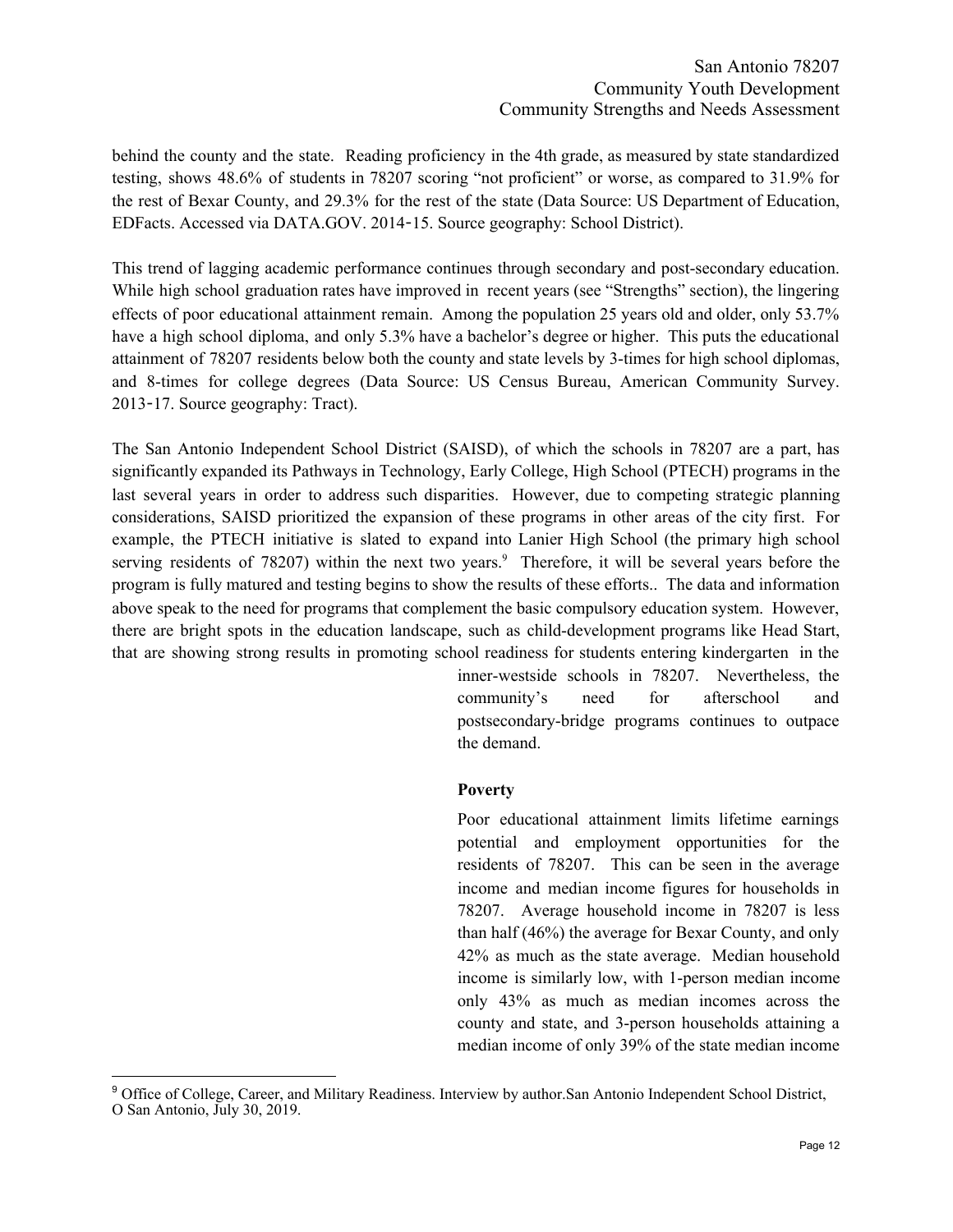level. This puts 39.8% of the population below the Federal Poverty Level (FPL), and more than 70% of the population is below 200% of the FPL. (Data Source: US Census Bureau, American Community Survey. 2013-17. Source geography: Tract)

The rate of unemployment is similarly striking, as reflected in the image above. Residents of 78207 have an unemployment rate over four times higher than the city and state that surround it (see data table above). (Data Source: U.S. Census Bureau 2012-2016 American Community Survey 5-Year Estimates)

| Income and Poverty Figures for Select Demographics |             |                     |             |
|----------------------------------------------------|-------------|---------------------|-------------|
|                                                    | 78207       | <b>Bexar County</b> | Texas       |
| Average Household Income                           | \$34,234.00 | \$73,646.00         | \$80,879.00 |
| Median Income (1-person Household)                 | \$13,616.00 | \$31,302.00         | \$31,558.00 |
| Median Income (3-person household)                 | \$27,056.00 | \$66,382.00         | \$69,560.00 |
| Population Below Federal Poverty Line (FPL)        | 39.8%       | 16.4%               | $16.0\%$    |
| Population Below 200% FPL                          | 70.5%       |                     |             |
| Children Below FPL                                 | 57.4%       | 23.3%               | 22.9%       |
| Children Below 200% FPL                            | 84.5%       |                     |             |
| <b>Female Population Below FPL</b>                 | 43.6%       | 17.5%               | 17.4%       |
| Male Population Below FPL                          | 36.0%       | 15.3%               | 14.5%       |

Among these demographic figures, both women and children stand out as particularly impacted by poverty in 78207. The rate of child poverty is over 17% higher than the total population, and females are 20% more likely than men to experience poverty. This information demands that more programs be realigned and/or created to address the needs of individuals among these two demographics.



In March of 2020, San Antonio clients began to experience the initial economic fallout that COVID-19 inflicted upon all communities. Communities of Color have borne the brunt of the effects of living in poverty. The burdens experienced by those most in need include: severe reductions in income due to being laid off or furloughed, a lack of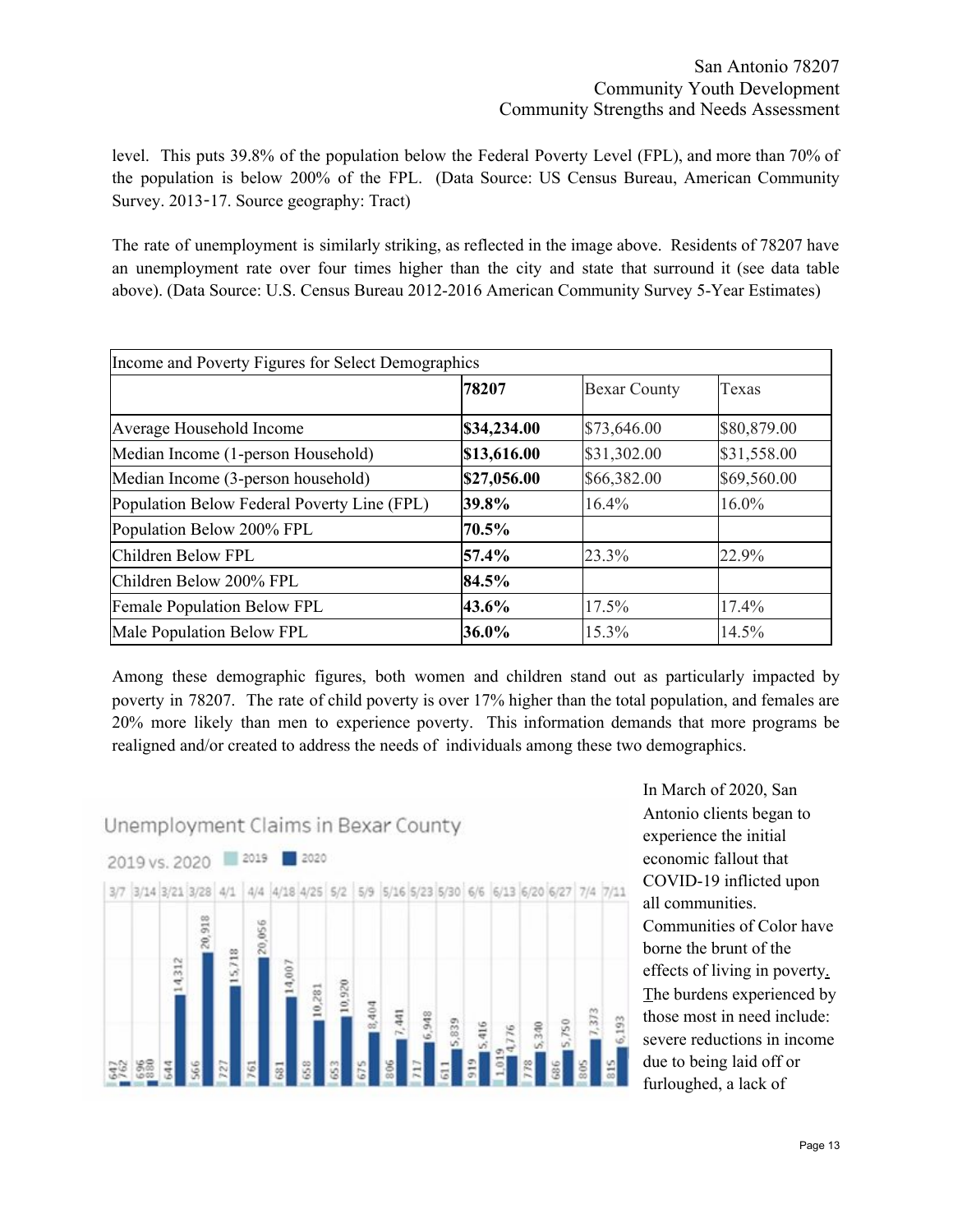savings to pay for immediate food, rent and

Source: SA2020 COVID-19 Economic Dashboard

health needs, restricted access to public transportation, a lack of free school meals normally received for breakfast and lunch, isolation, contributing to declining mental health, and an increase in anxiety due to the fear of seeking medical care during the pandemic. The chart above shows the extreme spike in unemployment claims in Bexar County that began to rise in March. Unemployment claims remain high even as employment has begun to make modest gains. Progress however may be stalling.

## <span id="page-14-0"></span>**Family**

The connection between these demographic indicators becomes clearer with a closer look at family composition trends in the inner-westside. Over 41% of all households include children. Of those households, over half (51.5%) are headed by a single mother. This is double the rate for the rest of the state (25.8%). That means that children growing up in 78207, are more likely to grow up in a single



mother-headed household than to grow up in any other type of family configurations combined. The phenomenon alone carries significant implications. A 2013 study by three professors from Princeton, Cornell, and Berkeley Universities demonstrated a strong causal link between fatherlessness and poor economic and behavioral outcomes in the short- and long-term for families in general, and for children. 10

(Data Source: Texas Department of Family and Protective Services Open Data Portal)

Such indicators are generational in nature and portend that solutions that can intervene to break this cycle must also be generational in scope.

Another factor impacting families in 78207 is the prevalence of abuse and neglect. Over the last ten years, confirmed cases of abuse and neglect have trended down slightly within Bexar County. However, as is also reflected on the graph, unconfirmed cases have remained consistent. This raises the question as to whether abuse and neglect is decreasing, or whether cases have become harder to confirm.

<sup>10</sup> McLanahan, S., Tach, L., Schneider, D. (2013). The causal effects of father absence. *Annual review of sociology, 39, 399-427.* doi: 10.1146/annurev-soc-071312-145704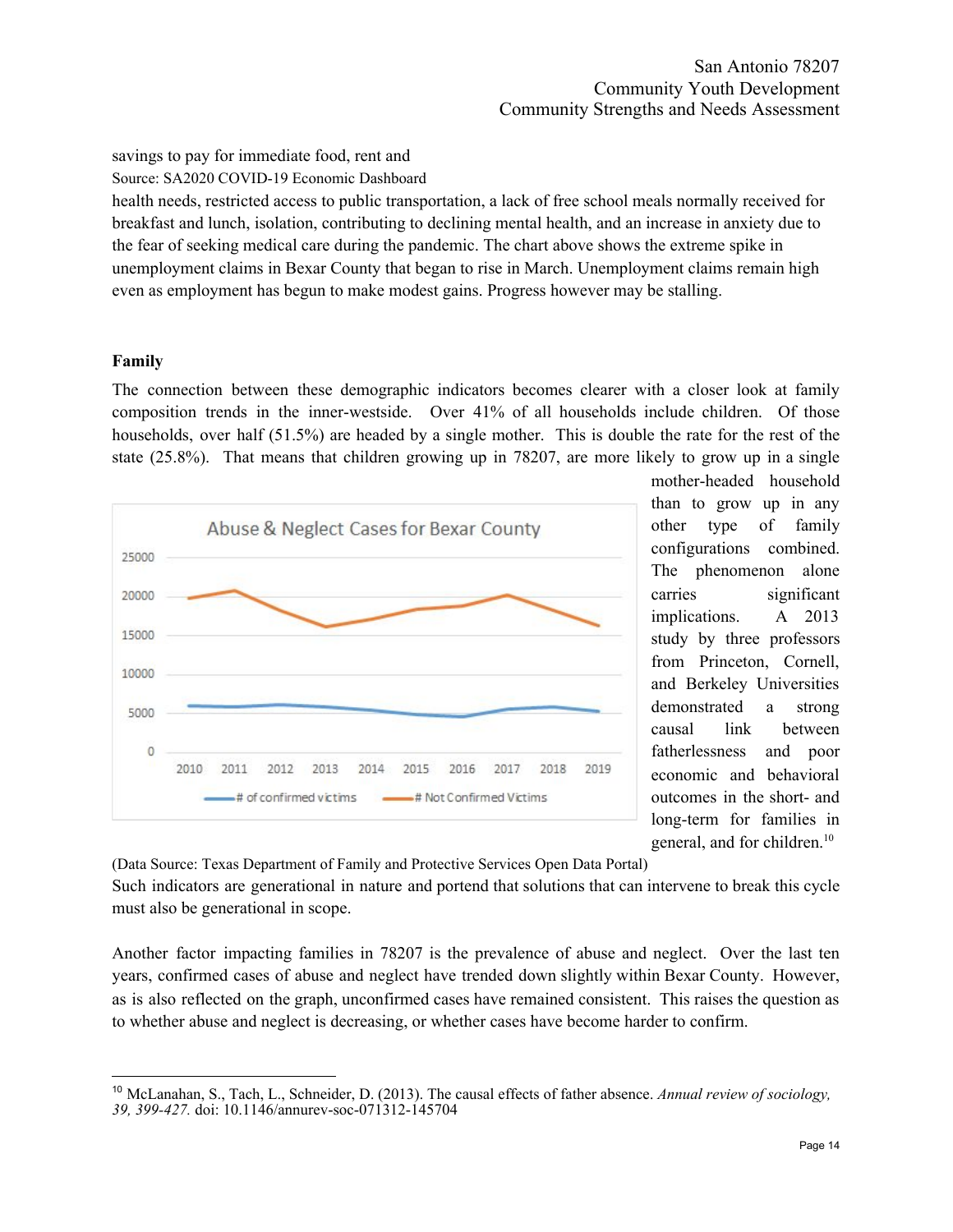## San Antonio 78207 Community Youth Development Community Strengths and Needs Assessment

What the data does clearly show, though, is that after trending down from 2012 to 2016, abuse and neglect have trended up over the last three years. This is true not only for Bexar County, but for all four of the largest counties in Texas (Bexar, Dallas, Harris, and Tarrant). Though this trend is alarming, there is no immediately apparent cause which is a cause for concern on several levels. While the data does not show zip code-specific rates of abuse and neglect, historic analysis indicates that abuse and neglect tend



to impact families experiencing poverty more than families in affluent circumstances. This would suggest that the recent increase in abuse and neglect cases over the past three years has been more acute in 78207 than in the other large counties in Texas. (Data Source: Texas Department of Family and Protective Services Open Data Portal)

In addition to fatherlessness and abuse, families in the inner-westside of San Antonio are more likely to be linguistically isolated than their peers. Over 11% of households in 78207 have limited English proficiency capabilities, as compared to 5.4% for the rest of the county, and 7.7% for the state. This is significant for two reasons. First, it limits economic opportunities for heads of household, creating negative downstream consequences for youth, even when the youth in these households speak fluent English. Secondly, it limits educational



in 78207

attainment for youth who would otherwise go on to obtain a college degree, but whose family dynamics require them to remain at home or stay within the community during post-secondary bridge years. (Data Source: US Census Bureau, American Community Survey. 2013-17. Source geography: Tract)

## <span id="page-15-0"></span>**Crime**

Residents of all demographics in 78207 suffer from high crime rates. The zip code is the seat of both violent crime and property crime rates well above the county and state levels, as measured by the Federal Bureau of Investigation's (FBI) crime index. Violent crime is nearly two and a half times higher in 78207 than in the rest of San Antonio. (Data Source: © OpenStreetMap contributors, CC BY-SA, 2019)

|                     | 78207 | <b>Bexar County</b> | exas |
|---------------------|-------|---------------------|------|
| Violent Crime Index | 70.1  | no<br>20.U          | 24.8 |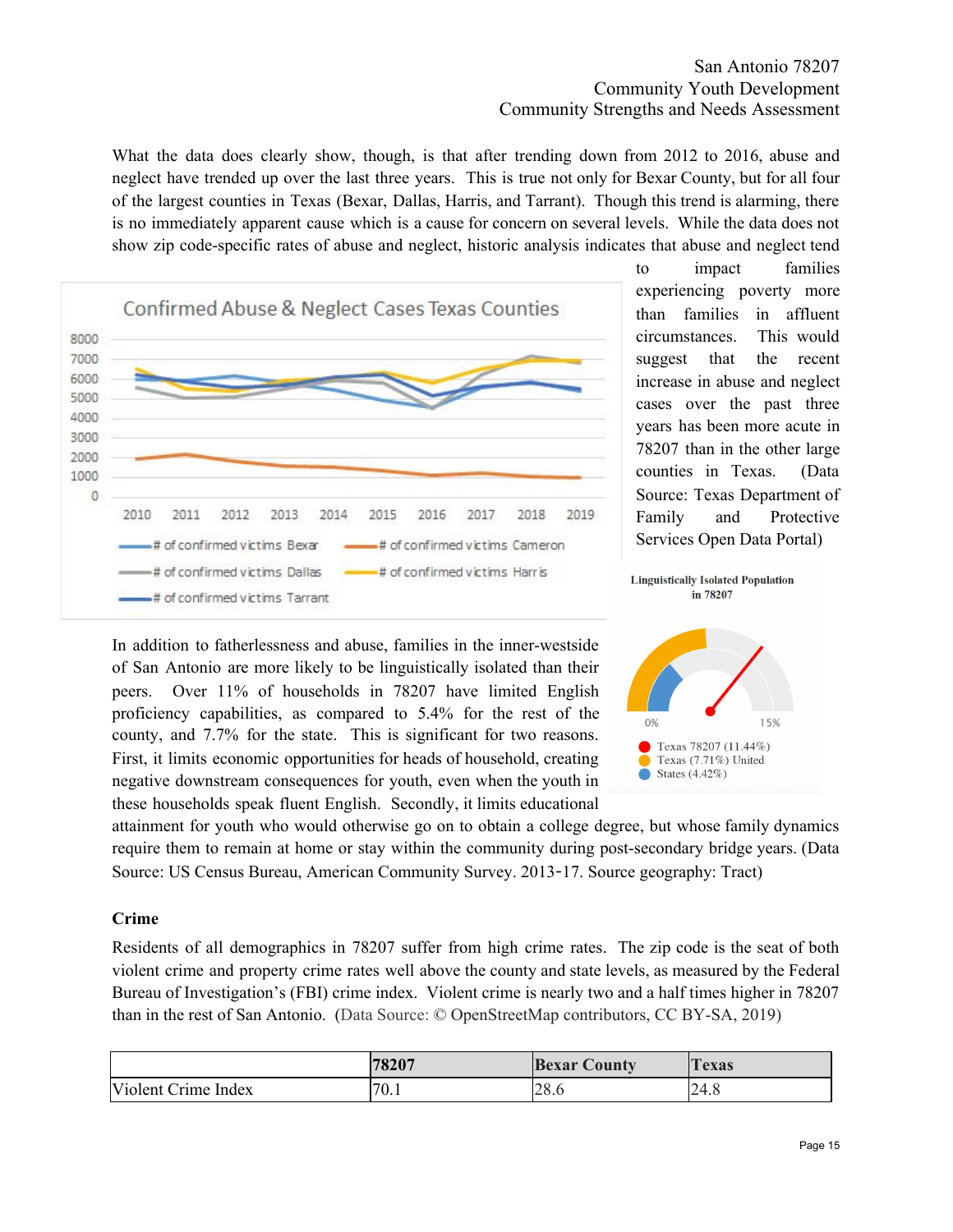| In<br>$\Omega$<br>Index<br>$\mathbf{U}$<br>,<br>$\sim$ $\sim$ |
|---------------------------------------------------------------|
|---------------------------------------------------------------|

This is particularly disastrous for youth within the zip code as trauma is well known to have significantly negative consequences on brain development, cognitive and behavioral functioning, as well as a host of other long-term health measures. 11,12

Thanks to program interventions such as the Texas Health and Human Services Commission (THHSC) Community Youth Development (CYD) program, which funds youth afterschool and summer programs, the high rates of trauma in 78207 have not resulted in comparatively high rates of juvenile crime arrests as shown in the graph below.

However, one area in which the consequences of poverty show themselves is in rates of youth who are not in school, but also not employed. These youth are at high risk of exposure to the criminal justice system. (Data Source: US Census Bureau, American Community Survey. 2013-17. Source geography: Tract)

#### <span id="page-16-0"></span>**Health**

Beyond limiting their vocational prospects, youth who exit the education system prematurely also frequently experience increased food insecurity. The school lunch system represents a substantial source of nutritional stability for youth in 78207, with over 92% being eligible for free and reduced lunch. This

<sup>11</sup> Bremner, J. D. (2006). Traumatic stress: effects on the brain. *Dialogues in clinical neuroscience, 8(4), 445-461.*

<sup>12</sup> Robert Wood Johnson Foundation. (2011). *Exploring the Social Determinants of Health.* Retrieved from: www.rwjf.org/content/dam/farm/reports/issue\_briefs/2011/rwjf70451.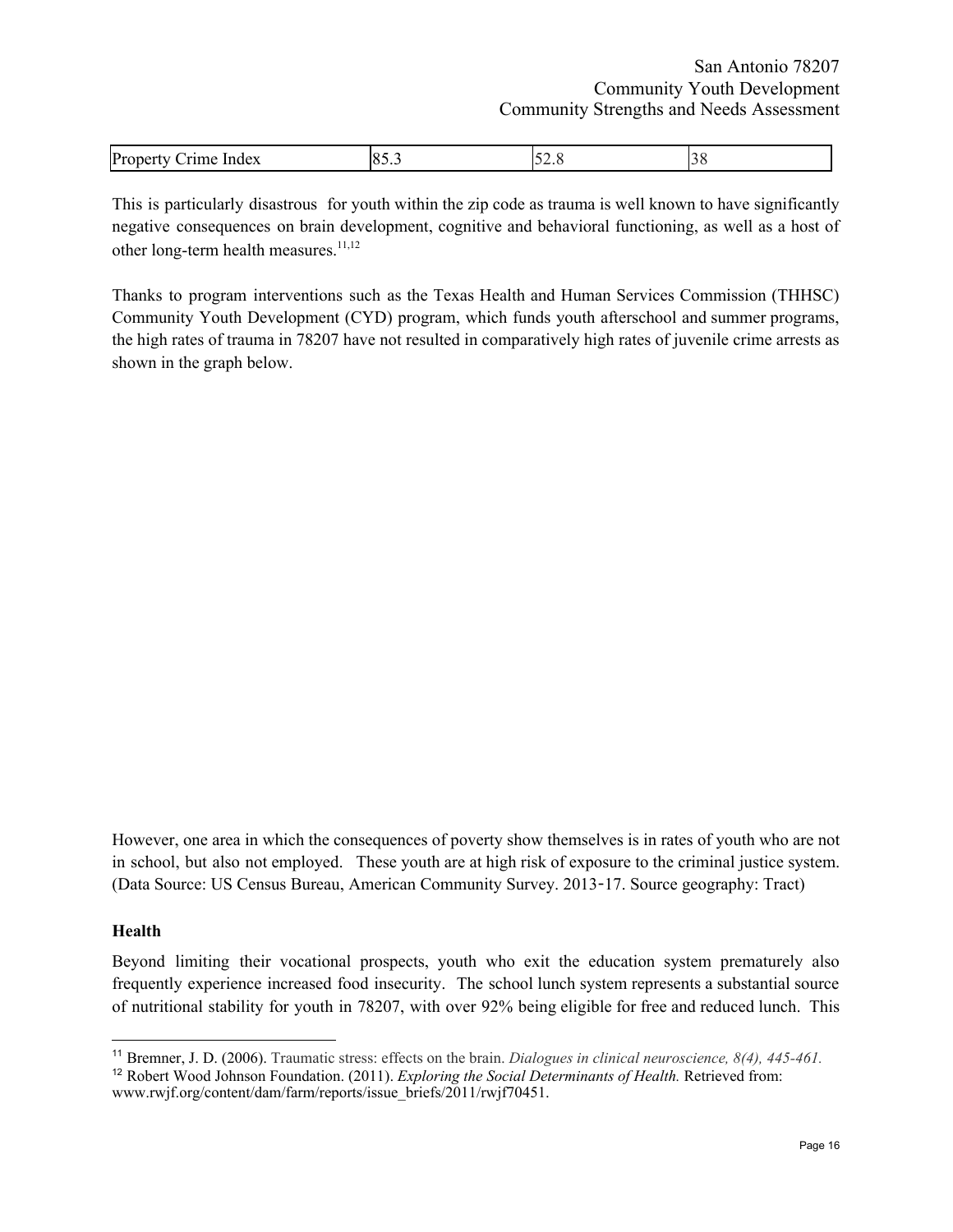indicator stands in stark contrast to 63% for the county, and 59% for the state. (Data Source: National Center for Education Statistics, NCES - Common Core of Data. 2016-17.).

Like trauma, this food insecurity is significant for the subsequent effects it has on brain development and cognitive functioning. The pattern of resulting effects, referred to as the "poverty mindset" as laid out by Dr. Ruby K. Payne, limits children's ability to learn the skills necessary to break the cycle of poverty, such as long term planning and risk assessment.<sup>13</sup>

Another negative health factor affecting residents of 78207 is lack of health insurance. In 78207, over a quarter of the population (27.4%) is uninsured, as compared to 15.9% for the county, and 18.3% for the state. This leads to reactive access to medication, rather than preventative access to medicine, as residents wait to utilize the health care system until they have a serious problem. This phenomenon creates the secondary effect of limiting educational attainment, unplanned significant health care expenses derail a family's economic stability thereby impacting a student's academic trajectory.

|                           | 78207 | <b>Bexar County</b> | Texas    |
|---------------------------|-------|---------------------|----------|
| Percent Uninsured         | 27.4% | 15.9%               | 18.3%    |
| Percent with a Disability | 20.3% | 13.9%               | $11.6\%$ |

Data Source: US Census Bureau, American Community Survey. 2013-17. Source geography: Tract

Additionally, significant health factors in the area also include nutrition insecurity with 11% of the total Bexar County population being food insecure and 28.5% of the low-income population having low food access. This data is especially important to look at as 21% of children in Bexar county are food insecure.

Data Source: 2019 Bexar County Community Health Needs Assessment Report, Centers for Disease Control and Prevention, US Department of Agriculture

<sup>13</sup> Payne, R. K. (2005). *A framework for understanding poverty* (4th rev. ed.). Highlands, Tex.: Aha! Process.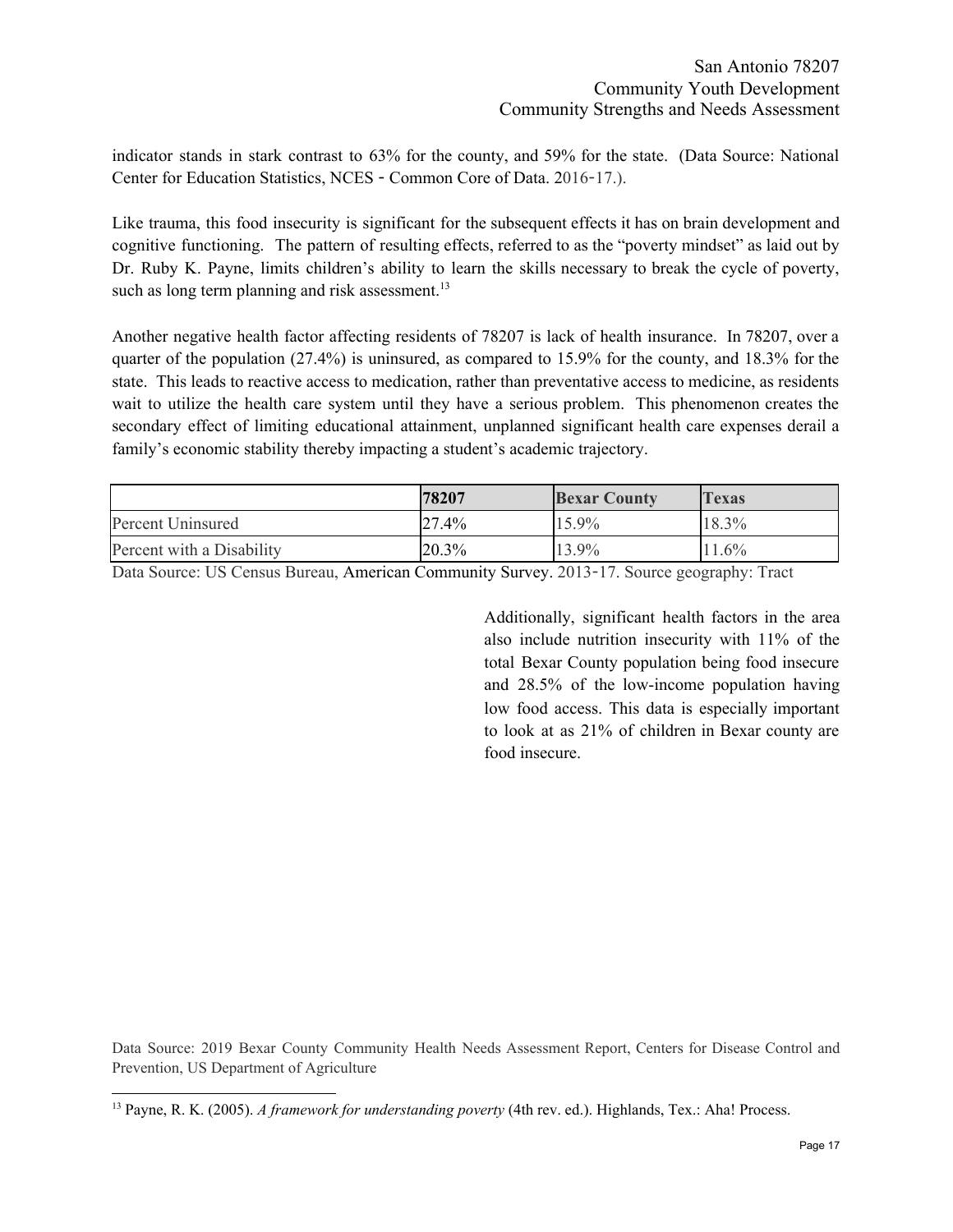

#### **Broadband Internet Access, greater than 200kbps in one direction**

(Data Source: © OpenStreetMap contributors, CC BY-SA, 2019; www.digitalinclusionsa.org; 78207 zip code boundary superimposed by author)

### <span id="page-18-0"></span>**Community Feedback**

Good Samaritan Community Services staff sought feedback from community members to ascertain their perception of assets and needs of the 78207 zip code. Three methods of data collection were used including surveys, focus groups, and a SWOT (Strengths, Weaknesses, Opportunities and Threats) Analysis conducted by the Community Collaborative Committee.

Common themes emerged from all three sources of community feedback. This information is briefly outlined below:

- 1. Community Assets: Youth programs, culture, a community who gives back, community resources, public library, the schools
- 2. Community Needs: Parent training/classes, Sex education, More access to healthy foods/nutrition programs, Transportation
- 3. Community Threats: Drugs, Lack of safety, Lack of education, Teen pregnancy, Lack of jobs

## <span id="page-18-1"></span>**Youth Surveys**

Below are some facts regarding the youth survey responses

- 1. 235 responses collected of youth ages 11-18
- 2. 66% live in 78207
- 3. 51% were female, 44.8 % male and 4% Preferred not to Answer

Respondents were asked what services currently exist for youth in the 78207 community.

- 1. 50.64% youth felt that Sport Programs exist in their community.
- 2. 30.21% of youth feel that there are after-school enrichment programs available
- 3. 25.96% of youth felt that job skills training is available in the community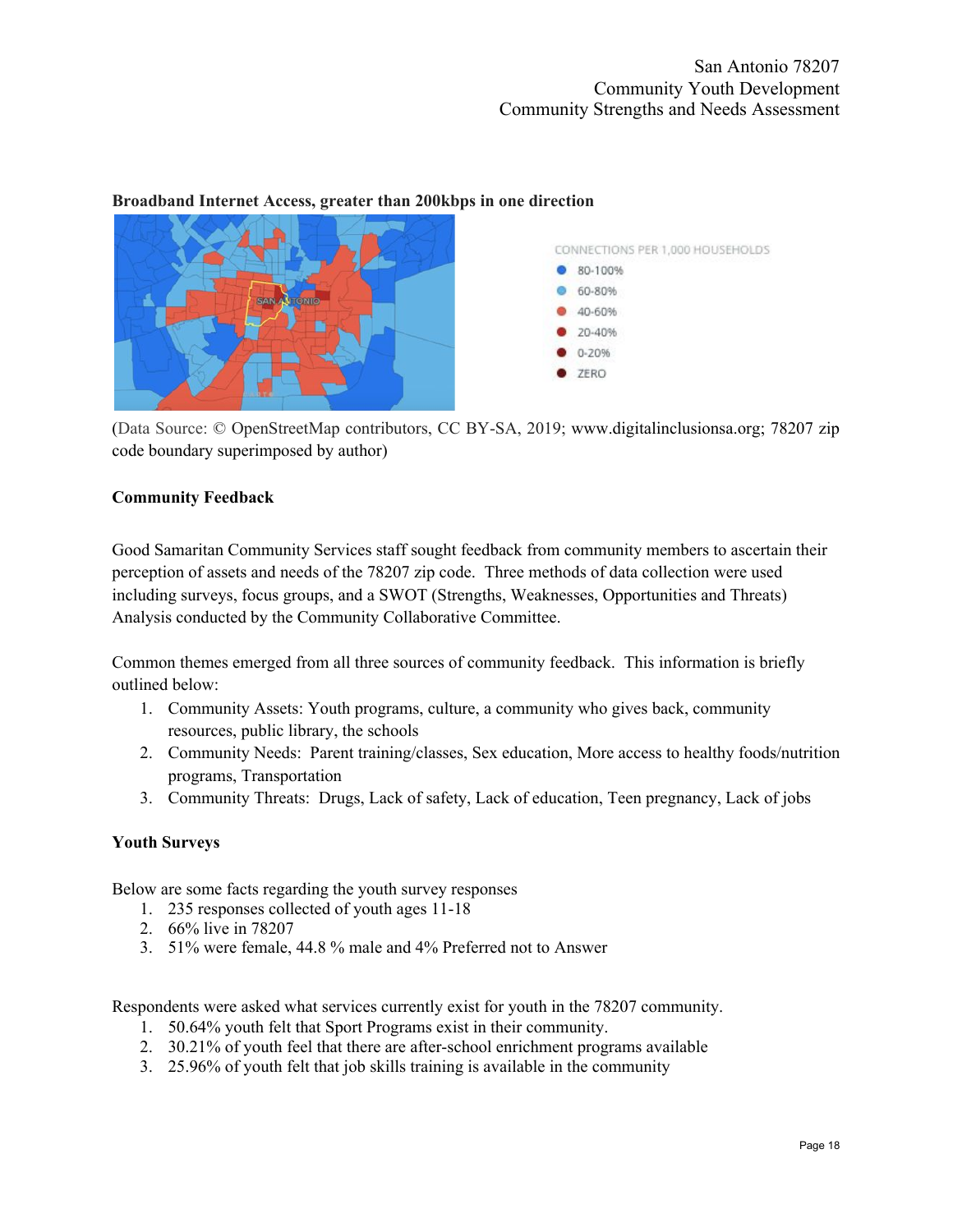San Antonio 78207 Community Youth Development Community Strengths and Needs Assessment

The youth were asked to identify the top 5 services for youth the 78207 community needs more of, the chart below shows their responses:

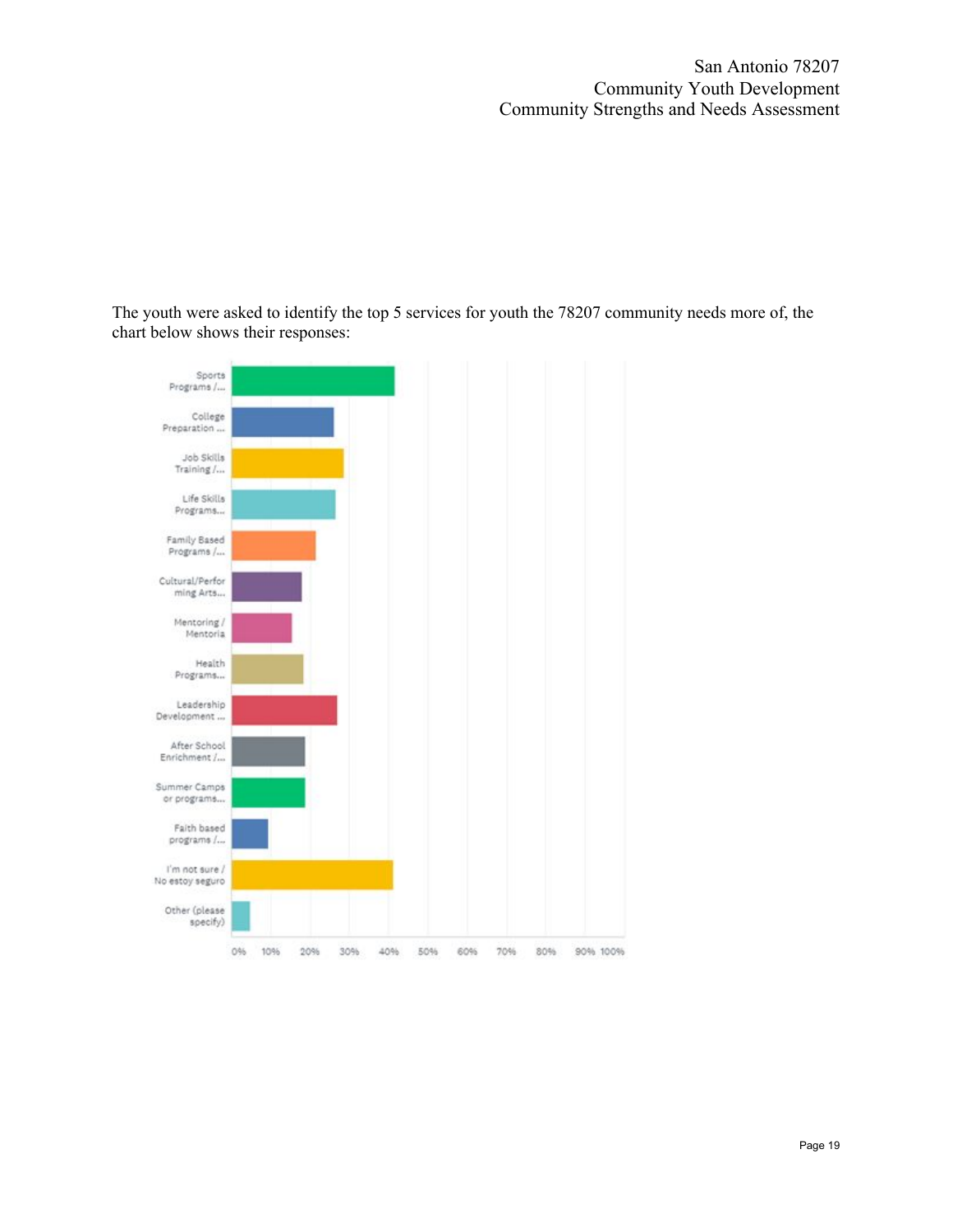

When asked about crime rates in the 78207 community, 37.8% of respondents believed that crime had stayed the same in the last three (3) years.

The table below summarizes additional findings from the survey:

| Question                                                                                  | $%$ Yes   | $%$ No    |
|-------------------------------------------------------------------------------------------|-----------|-----------|
| Do you feel safe in your community at night?                                              | 77.6%     | 22.4%     |
| Do you have access to a park?                                                             | 73.48%    | 26.52%    |
| Does the public transportation in your community meet your needs?                         | $45.65\%$ | $10.43\%$ |
| Does your school meet your needs?                                                         | 89.66%    | 10.34%    |
| Do you feel involved and engaged in your learning at school?                              | 84.48%    | 15.52%    |
| Do you have a trusting relationship with at least one adult at school?                    | 73.28%    | 26.72%    |
| Do you feel proud of an achievement you have made at school or<br>out-of-school activity? | 80.60%    | 19.40%    |
| Are you able to go to the doctor when you're sick?                                        | 84.9%     | 3%        |
| Do you know where youth can access mental health services in your<br>community?           | 44.35%    | 55.65%    |
| Do you feel prepared to make healthy choices about nutrition and<br>exercise?             | 92.98%    | 7%        |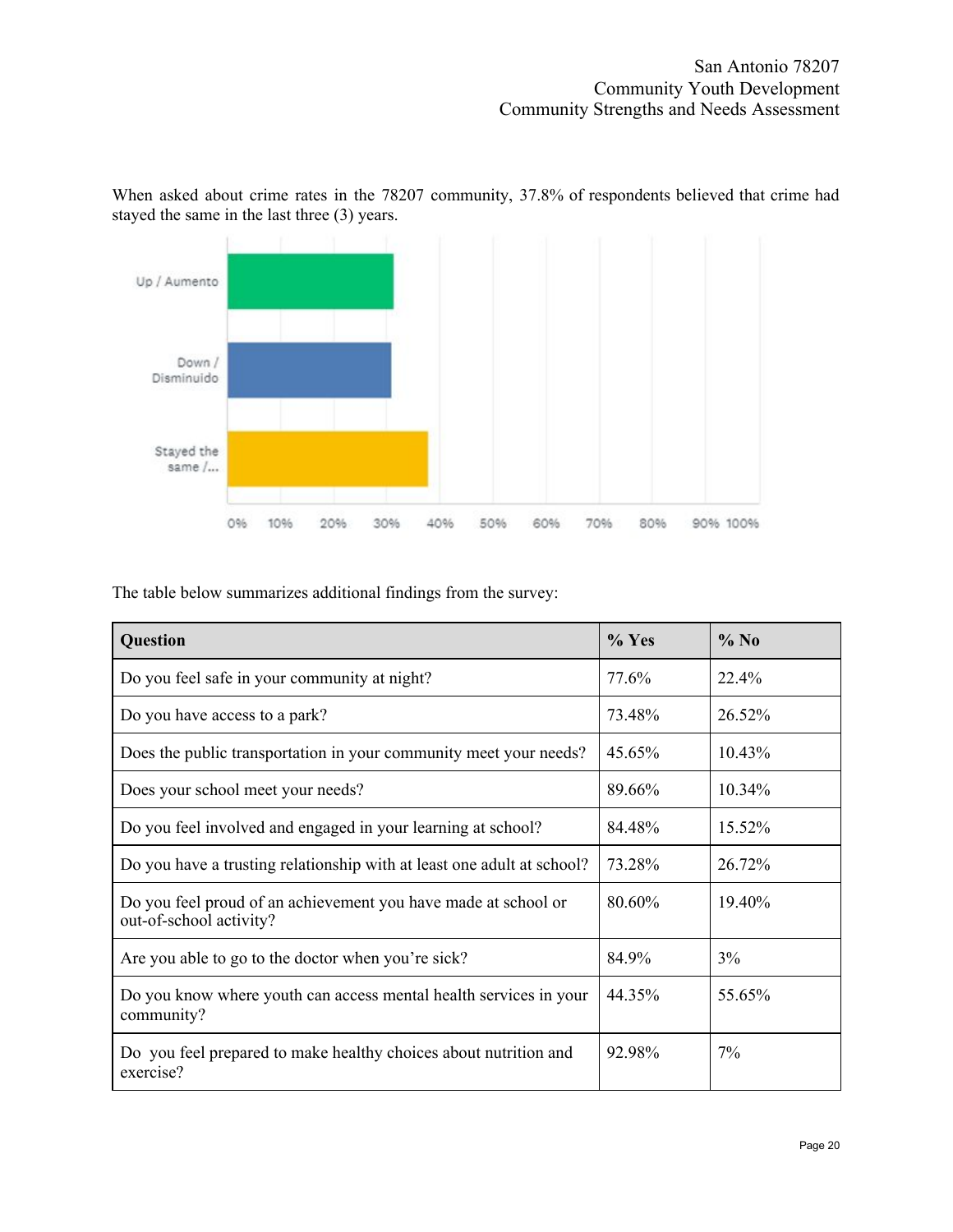| Do you think your community had enough resources available | 73.71% | $26.29\%$ |
|------------------------------------------------------------|--------|-----------|
| during COVID-19?                                           |        |           |

#### When youth were asked to rate the accessibility to fresh fruits and vegetables in their community:



#### <span id="page-21-0"></span>**Adult Surveys**

Below are some facts regarding the youth survey responses

- 4. 24 responses collected from adults
- 5. 29% live in 78207, 79% worked in 78207
- 6. 75% were female, 25% male

Respondents were asked what services currently exist for youth in the 78207 community

- 4. 100% of adults surveyed feel that their are Summer Camps available
- 5. 100% of adults feel that there are after-school enrichment programs available
- 6. 70.83% feel that both college preparation and family based programs are available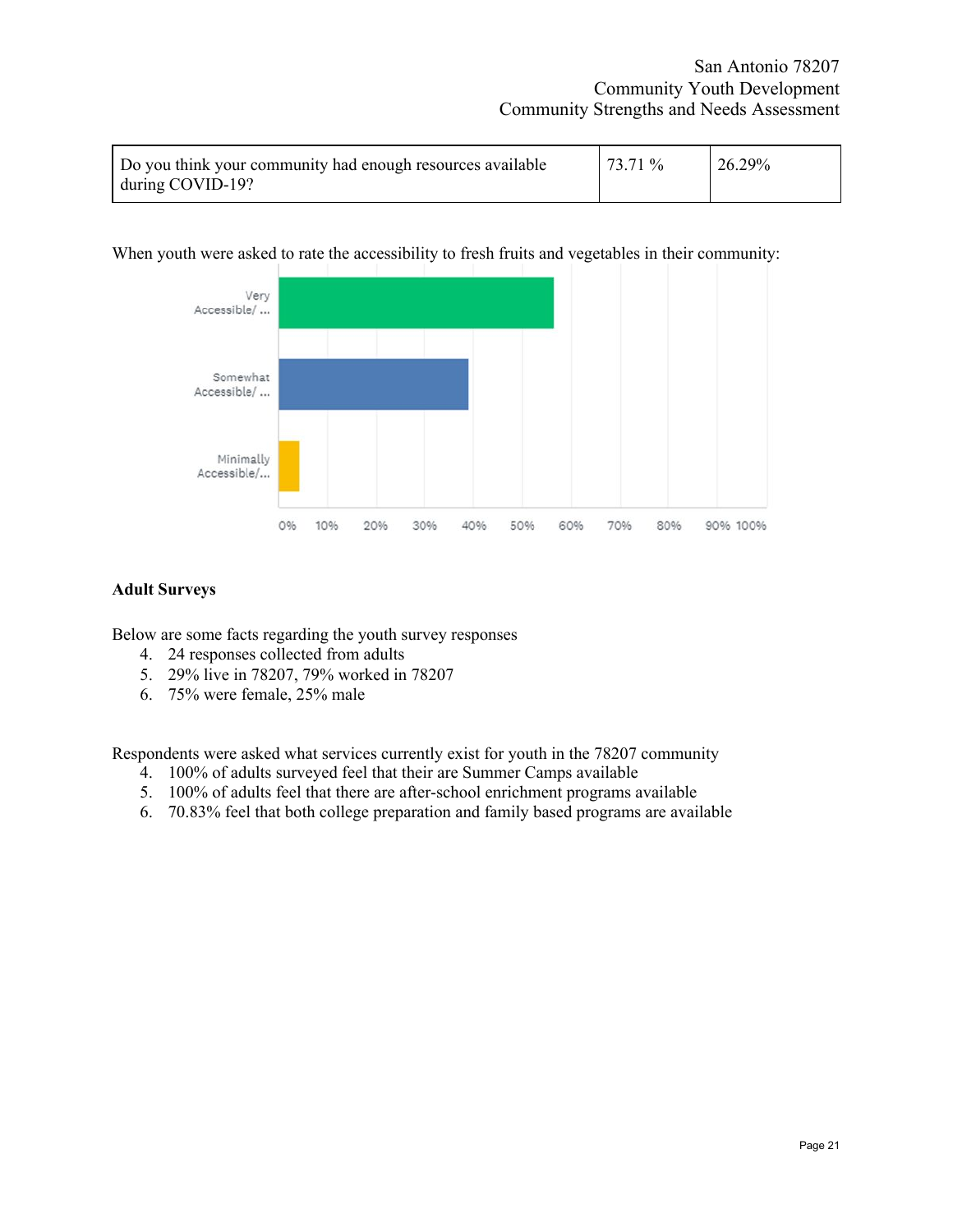San Antonio 78207 Community Youth Development Community Strengths and Needs Assessment

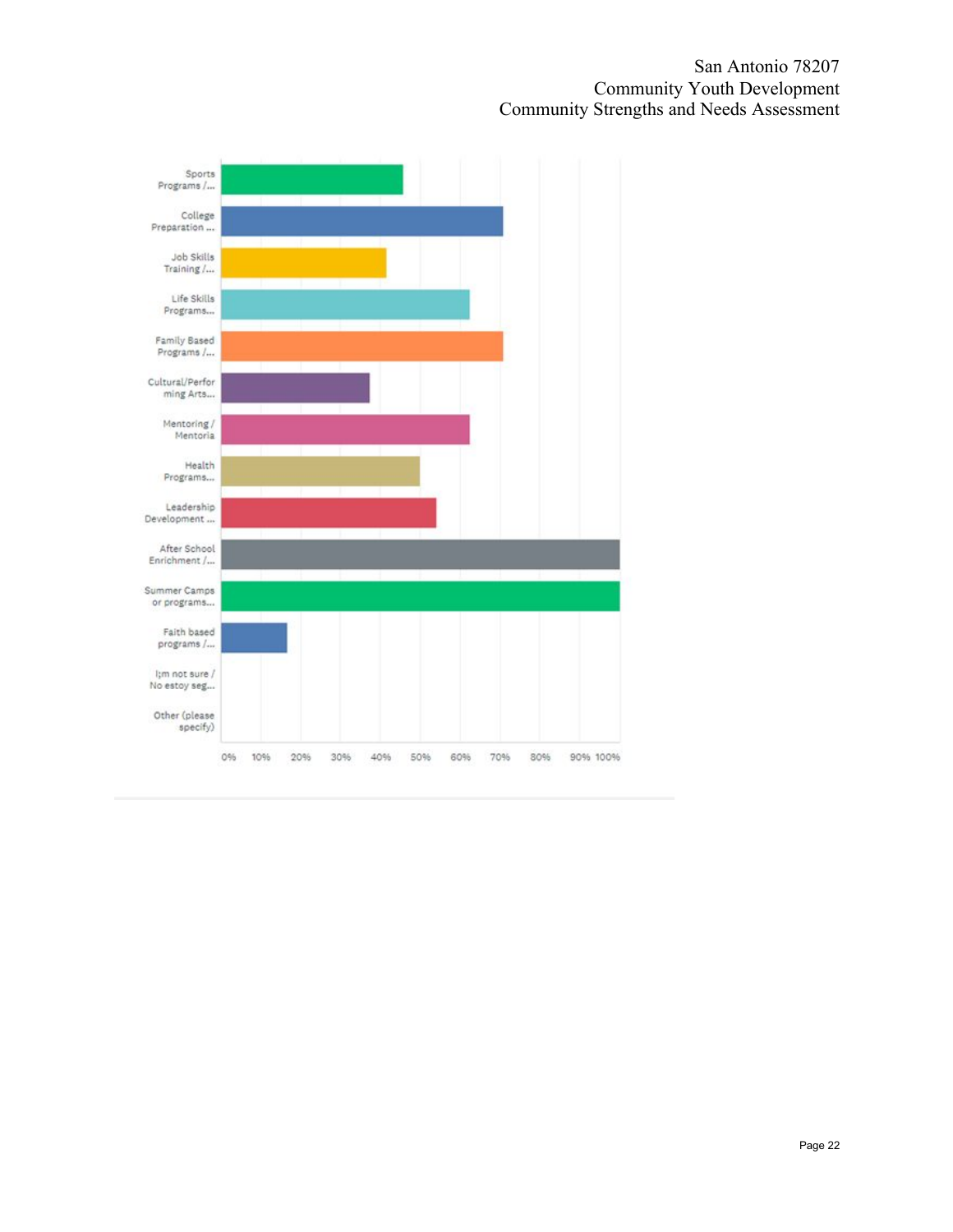Respondents were asked to identify the top 5 services for youth the 78207 community needs more of, the chart below shows their responses:

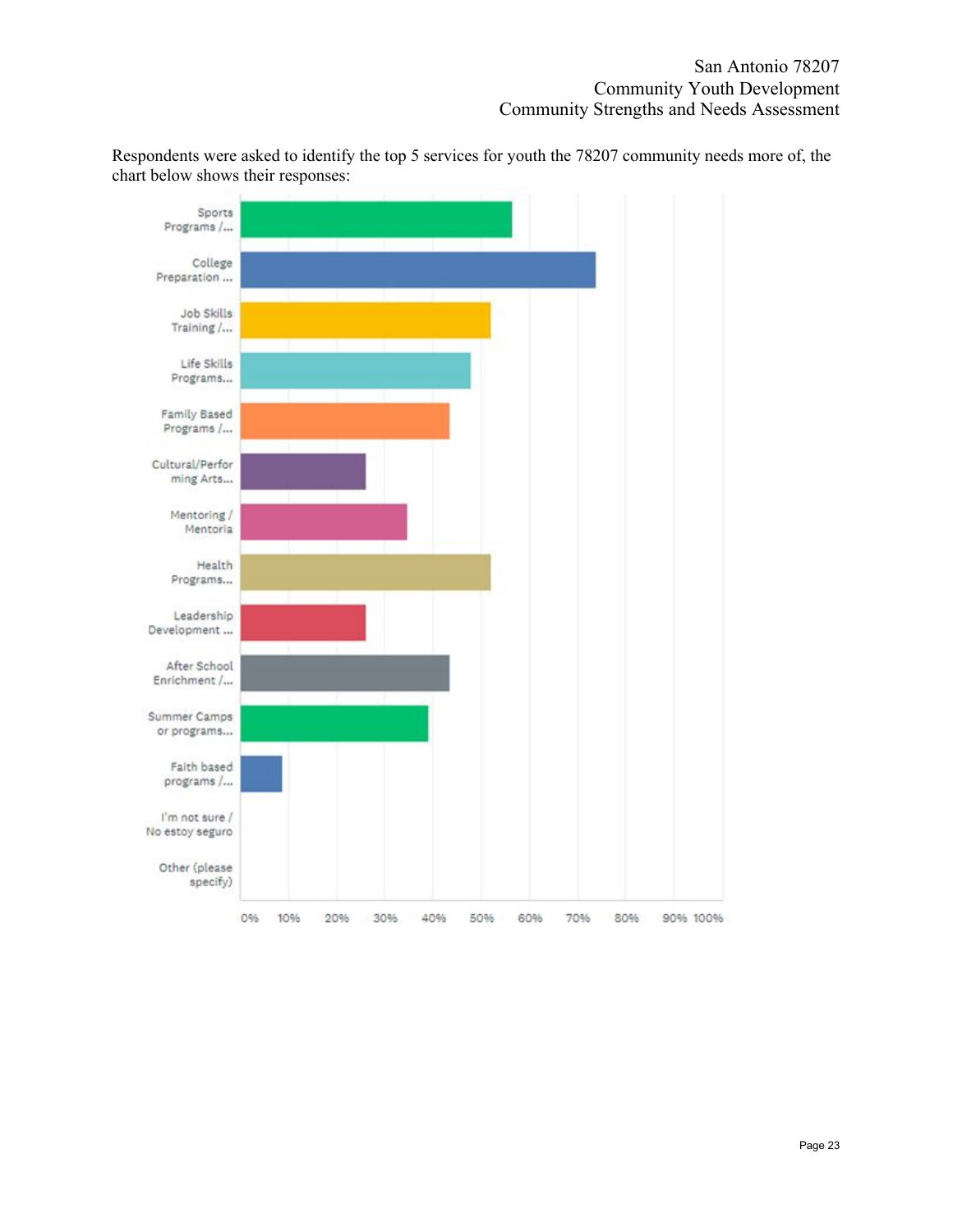When asked about crime rates in the 78207 community, 41.62% of respondents believed that crime had gone down in the last three (3) years.

The table below summarizes additional findings from the survey:

| Question                                                                                | $%$ Yes | $%$ No |
|-----------------------------------------------------------------------------------------|---------|--------|
| Do you feel safe in your community at night?                                            | 29.17%  | 70.83% |
| Do youth have access to a park?                                                         | 33.33%  | 66.67% |
| Does the public transportation in your community meet your needs?                       | 45.83%  | 20.83% |
| Do your schools meet the needs of youth?                                                | 33.33%  | 66.67% |
| Are most youth involved and engaged in learning at school?                              | 37.5%   | 62.5%  |
| Do most youth have a trusting relationship with at least one adult at<br>school?        | 72.73%  | 27.27% |
| Is there enough access to doctors for youth?                                            | 47.83%  | 52.17% |
| Do you know where youth can access mental health services in your<br>community?         | 29.17%  | 70.83% |
| Do you feel youth are prepared to make healthy choices about<br>nutrition and exercise? | 33.33%  | 66.67% |
| Do you think your community had enough youth resources available<br>during COVID-19?    | 33.33%  | 66.67% |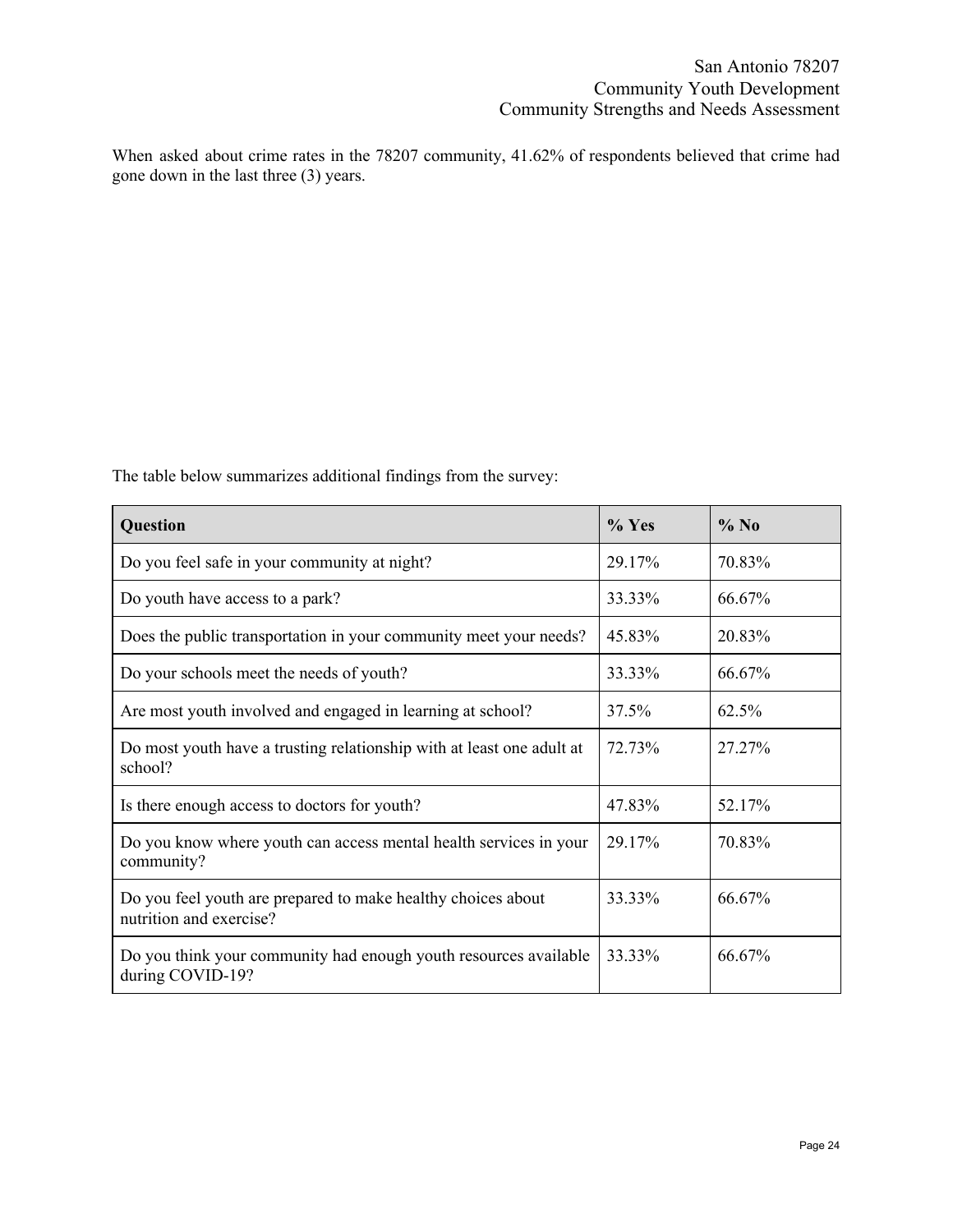



### <span id="page-25-0"></span>**Focus Groups**

Scheduled on different days, at different times, two focus groups were held targeting different audiences: youth and parents.

# <span id="page-25-1"></span>**YAC Youth Focus Group**

Date conducted: 10/23/2020 # Youth Present: 11 Facilitator: Aulton Davis, YAC Coordinator

| Question                                                                                                   | Answer                                                                                                 |
|------------------------------------------------------------------------------------------------------------|--------------------------------------------------------------------------------------------------------|
| What is the best thing about our community?                                                                | - Good Sam<br>- Staff at GS<br>- Parks/Basketball                                                      |
| What can the community do to proactively set<br>youth up for success?                                      | - More job skill programs.<br>- Better management of resources                                         |
| Who do you think plays an important role in the<br>community? (people/places/organizations)                | - Good Sam<br>- SAPD<br>- SCHOOLS<br>- YAC<br>- St. Timothy's                                          |
| What are the biggest threats in the community and<br>why?<br>How can we address some of the items<br>above | - Poverty/gives us less opportunities<br>- Violence/we fear for our safety<br>- Drug Abuse<br>- Racism |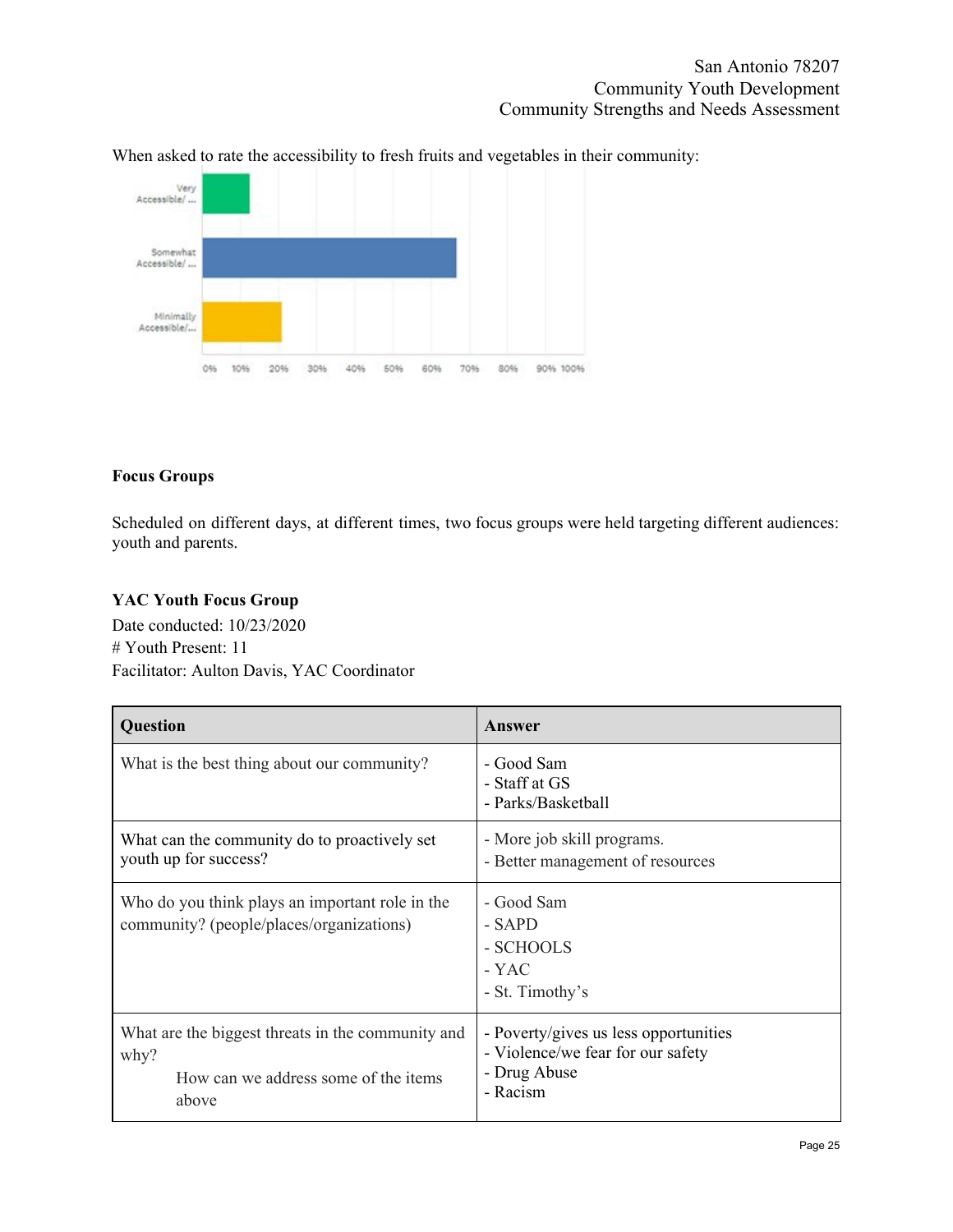|                                                                                                                        | - Gangs                                                                                                                                                       |
|------------------------------------------------------------------------------------------------------------------------|---------------------------------------------------------------------------------------------------------------------------------------------------------------|
| What improvements would you like to see at<br>Good Sam?<br>What would make you want to come to<br>Good Sam more often? | - More soccer/field<br>- More kids in YAC<br>- Better security<br>- BETTER FOOD<br>- More visibility by media<br>- Improved facilities<br>- Better technology |
| What is your opinion of the educational system?<br>Do you feel your school meets your<br>needs?                        | - Inefficient, they pile up assignments<br>- We don't feel like it's helping us.                                                                              |
| During COVID-19 Pandemic, have you felt<br>supported by your community?<br>why or why not?                             | Yes. Because Good Sam provided resources for us<br>to use.                                                                                                    |
| How do we address crime and juvenile<br>delinquency among youth?                                                       | - Discipline/Service learning/ISS/Communication<br>with youth                                                                                                 |

# <span id="page-26-0"></span>**Parents Focus Group**

Date conducted: 11/18/2020 # Parents Present: 5 Facilitator: Marvin Whitt, ABC Coordinator

| Question                                                             | Answer                                                                                                                    |
|----------------------------------------------------------------------|---------------------------------------------------------------------------------------------------------------------------|
| What is the best thing about your community?                         | -Programs that help children<br>-Good people<br>-Good Sam<br>-We have a lot of resources                                  |
| What are the best resources for youth in our<br>community?           | - Centers like Good Sam<br>- Leadership programs<br>- Schools                                                             |
| What are some major challenges facing our youth<br>in our community? | - Bad influences<br>- Being out of school<br>- Low access to positive adult role models<br>- Need more programs for youth |
| What programs does the community lack or need<br>more of?            | - Senior Services<br>- Access to health services<br>- Food                                                                |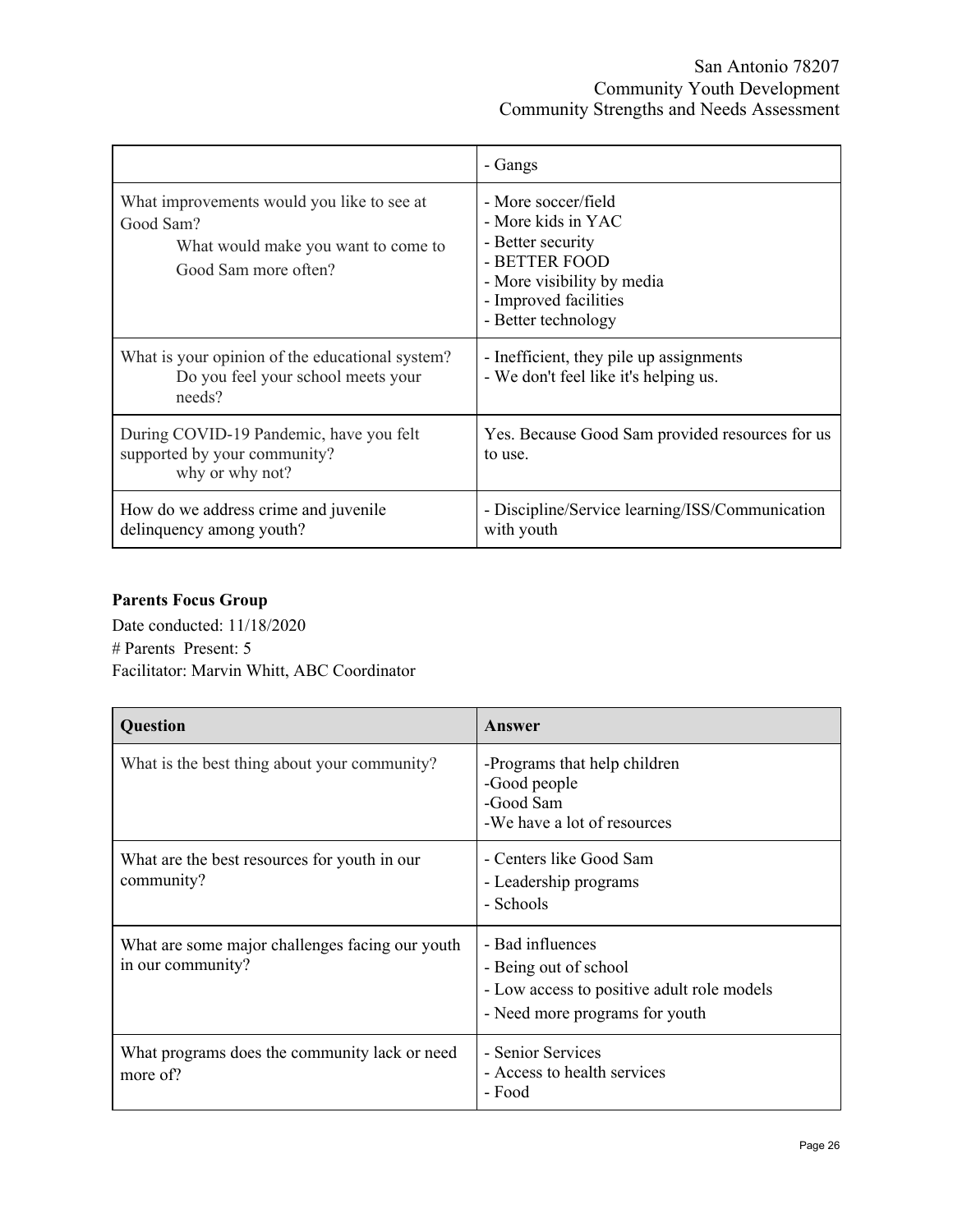|                                                                                                                                                                                           | - Educational classes                                                                                                           |
|-------------------------------------------------------------------------------------------------------------------------------------------------------------------------------------------|---------------------------------------------------------------------------------------------------------------------------------|
| Do you think our youth are underserved<br>educationally or medically?<br>Are there any certain resources or assets<br>currently available that could help meet<br>these particular needs? | - Partially, they have access to after school<br>programs                                                                       |
| During COVID-19 Pandemic, do you feel as if the<br>youth were supported by our community?<br>why or why not?                                                                              | - Yes<br>- Need to start addressing mental health effects<br>from COVID                                                         |
| Is crime and juvenile delinquency among youth an<br>issue in our community?                                                                                                               | - Yes                                                                                                                           |
| How can Good Sam improve?                                                                                                                                                                 | - Continue to have constant communication with<br>parents<br>- More volunteer opportunities for parents<br>- Outdoor Classrooms |

# <span id="page-27-0"></span>**SWOT Analysis**

Date conducted: 10/23/2020 # CCC Members Present: 5 Facilitator: Ale N. Arquisola, Senior Director Youth & Teen Services

| <b>Strengths</b>                                                                                                                                                                                                                                                                                                                                                                                                                                                         | Weakness                                                                                                                                                                                                                                                                                                                                                                                                                                                                                                                          |  |
|--------------------------------------------------------------------------------------------------------------------------------------------------------------------------------------------------------------------------------------------------------------------------------------------------------------------------------------------------------------------------------------------------------------------------------------------------------------------------|-----------------------------------------------------------------------------------------------------------------------------------------------------------------------------------------------------------------------------------------------------------------------------------------------------------------------------------------------------------------------------------------------------------------------------------------------------------------------------------------------------------------------------------|--|
| Availability of OST programs<br>Art classes<br>Cultural programs<br><b>Sports Programs</b><br>Support from<br>District 5<br>Non-Profit Agencies<br>$\blacksquare$<br>A lot of groups of networks<br>Neighborhood Associations<br>Resourcefulness of individuals<br>Collaboration between different health<br>and human sectors<br>Word of mouth referrals to help each<br>other out<br>Curbside meals during COVID-19 from<br><b>SAISD</b><br>Flexibility and resilience | Less acreage, smaller lawns<br>Densest community in town<br>Low taxes going to schools<br>Lack of trust<br>Declining population<br>Ξ.<br>Low census representation<br>Lack of resources for adults and seniors<br>Inconsistent transportation<br>Lack of spanish resources<br>Low planning skills<br>Low Educational attainment<br>Lacking large employers<br>Low high level career availability<br>$\overline{\phantom{0}}$<br>Educated individuals leave<br>Lack of job training and limited<br>opportunities<br>Gentrification |  |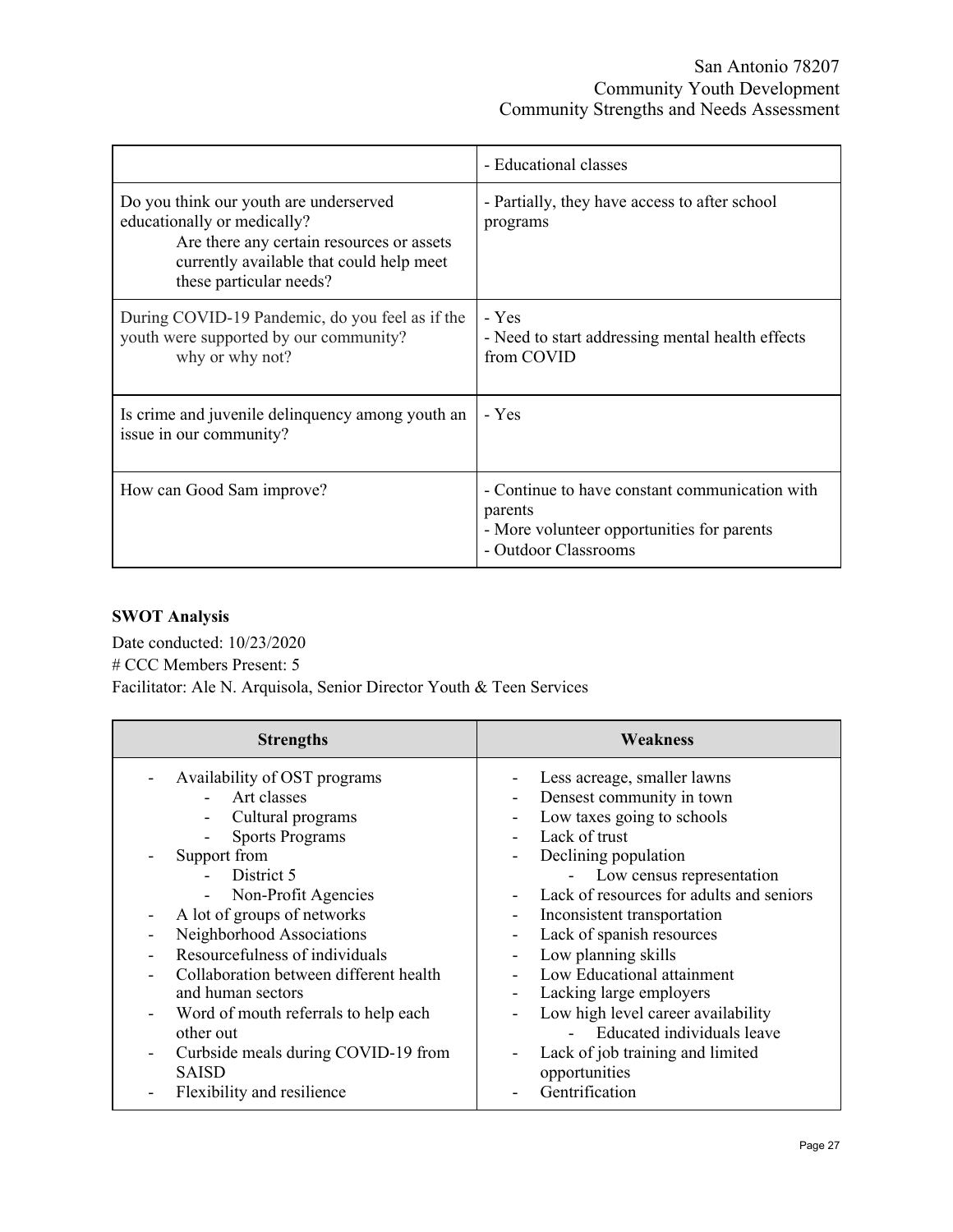| Tangible history<br>Walkable neighborhoods<br>No cul de sacs<br>Everything within reach<br>Strong pride and sense of community                                                                                                             | Low literacy<br>Low access to internet and technology<br>Low technology training<br>Negative news and media coverage                                                             |
|--------------------------------------------------------------------------------------------------------------------------------------------------------------------------------------------------------------------------------------------|----------------------------------------------------------------------------------------------------------------------------------------------------------------------------------|
| <b>Opportunities</b>                                                                                                                                                                                                                       | <b>Threats</b>                                                                                                                                                                   |
| Opportunities to increase health access<br>Only 3 Child Psychiatrists in the<br>city<br>Fatherhood programs<br><b>Family Case Management</b><br>Avoidance of duplication of services<br>Creating OP ed's for media<br>Change the narrative | Effects of COVID-19<br>Loss of funding for programs<br>Increase of homelessness<br>No increase of wages<br>$\overline{\phantom{a}}$<br>Gentrification<br>Not knowing what's next |

### <span id="page-28-0"></span>**Community Strengths in 78207**

Despite the challenges facing the residents of 78207, the community retains several resources as well as experiencing several positive trends that represent opportunities for the community. The most consistent strength of the community voiced by residents, leveraged by area agencies, and mentioned anecdotally about San Antonio's inner-westside is the intangible sense of community and pride among the people who live in the area. In addition to this unquantifiable characteristic, 78207 has a historically high rate of homeownership, a recently high graduation rate from high school, strong potential for access to healthcare, several indicators of health within the community that outpace the surrounding city, a high density of service agencies, and a well-established community collaborative committee named the Barrio Network.

#### <span id="page-28-1"></span>**Service Agencies**

In addition to the strengths above, 78207 is home to a high density of institutional and social service resources. Within the physical boundaries of the zip code there are nine community centers, thirteen community resource centers, twenty city parks, seventeen churches, fourteen schools, and two university campuses. 14

Social services and nonprofit organizations operating in 78207 collaborate in a community collaborative committee called the Barrio Network. The Barrio Network was established in 2011 by the Our Lady of Guadalupe Shrine, and is currently administered by Good Samaritan Community Services. The network

<sup>14</sup> For a list of these resources, see Annex A.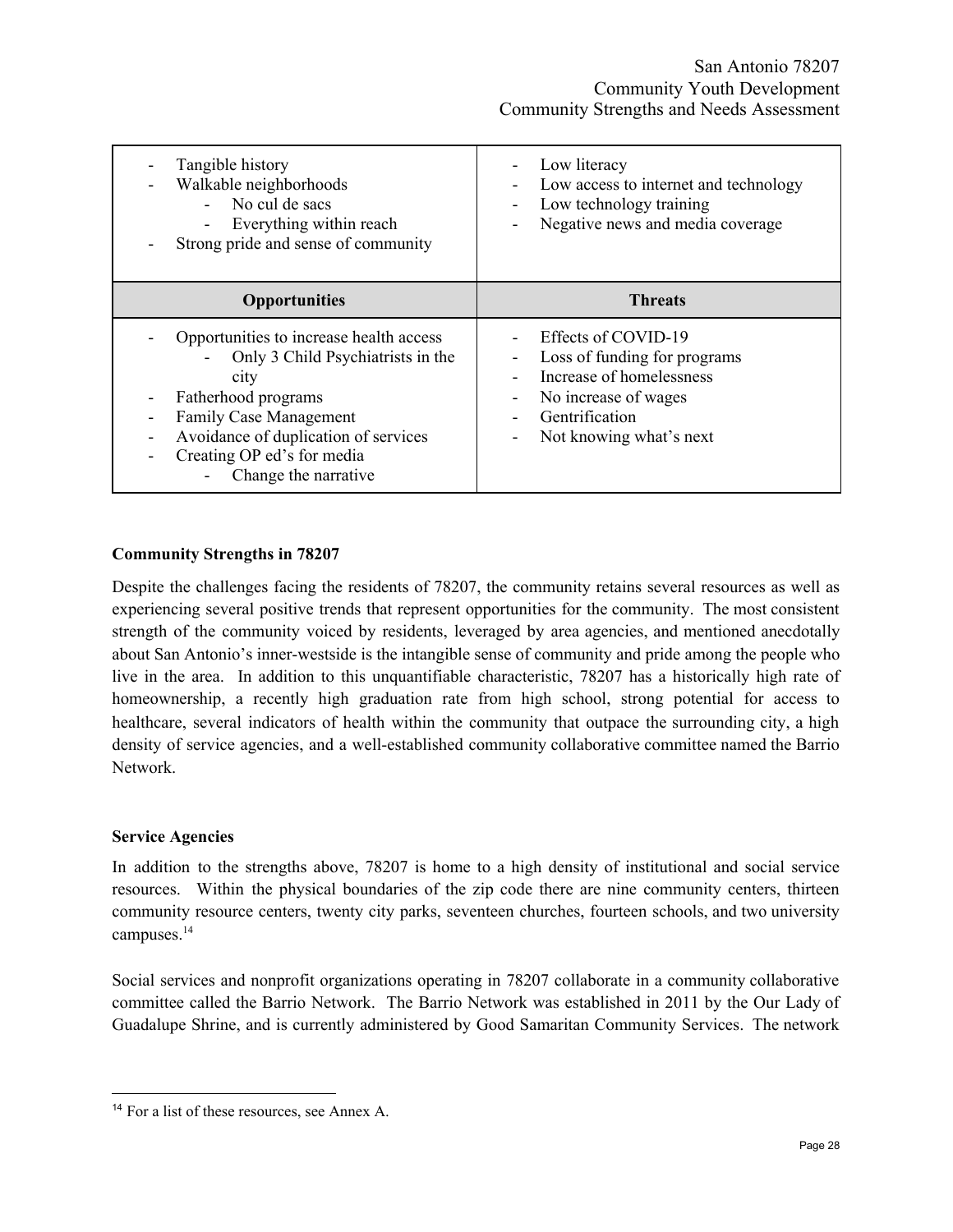includes 40 organizations and conducts monthly meetings. 15 It will be discussed in greater detail in the sections to follow.

## <span id="page-29-0"></span>**Community Centers/Youth Service Facilities**

| <b>Name</b>                                                | <b>Address</b>             | <b>Phone</b>     |
|------------------------------------------------------------|----------------------------|------------------|
| Boys and Girls Club of San Antonio -<br>Calderon Branch    | 600 SW 19th St.            | $(210)$ 434-4383 |
| Boys and Girls Club of San Antonio -<br><b>Teen Center</b> | 2626 Perez St              | $(210)$ 431-9045 |
| <b>Frank Garrett Community Center</b>                      | 1226 NW 18th St            | $(210)$ 207-1700 |
| Good Samaritan Community Services                          | 1600 Saltillo St.          | $(210)$ 434-5531 |
| George Gervin Youth Center                                 | 231 W Cypress St.          | $(210)$ 212-6801 |
| <b>Guadalupe Community Center</b>                          | 1801 W César E Chávez Blyd | $(210)$ 226-6178 |
| <b>Inner City Development Center</b>                       | 1300 Chihuahua St.         | $(210)$ 224-7239 |
| John Tobin Community Center                                | 1900 W Martin St.          | $(210)$ 225-0941 |
| San Juan Brady Community Center                            | 2307 S Calaveras St.       | $(210)$ 225-5410 |

# <span id="page-29-1"></span>**Other Community Resources**

| <b>Name</b>                                 | <b>Address</b>               | <b>Phone</b>        |
|---------------------------------------------|------------------------------|---------------------|
| <b>Advocate Social Services</b>             | 1610 Buena Vista St.         | $(210)$ 212-770     |
| Alamo Area Resource Center                  | 303 N. Frio St.              | $(210) 625 - 72000$ |
| Avance, Inc.                                | 118 N Medina St.             | $(210)$ 220-1788    |
| Avance San Antonio                          | 1103 S San Jacinto St.       | $(210)$ 223-3667    |
| Bazan Branch Library                        | 2200 W. Commerce St.         | $(210)$ 207-9160    |
| Buena Vista WIC Clinic                      | 2315 Buena Vista St.         | $(210)$ 207-4906    |
| Catholic Charities                          | 1801 W. Cesar E. Chavez Blvd | $(210)$ 226-6178    |
| Center for Health Care Services             | 601 N. Frio St.              | $(210)$ 246-1303    |
| CentroMed                                   | 315 N San Saba               | $(210)$ 738-8222    |
| City Year                                   | 109 N. San Saba              | $(210)$ 247-4500    |
| CommuniCare Health Centers -<br>West Campus | 1102 Barclay St.             | $(210)$ 233-7000    |
| Haven for Hope                              | 1 Haven for Hope Way         | $(210)$ 220-2100    |
| University Health System                    | 701 S. Zarzamora St.         | $(210)$ 358-7000    |

<sup>&</sup>lt;sup>15</sup> For a list of organizations in the Barrio Network, see Annex A.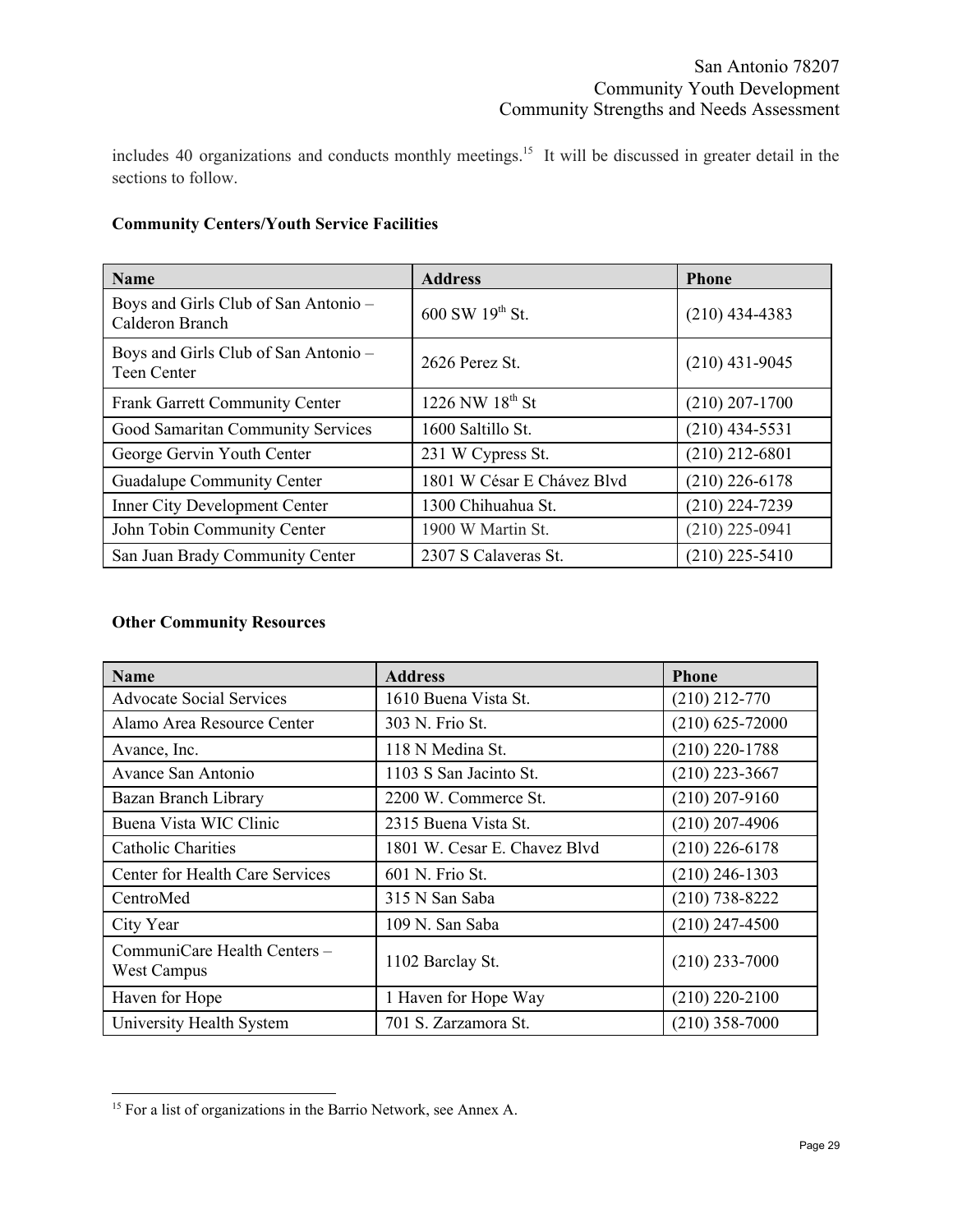#### <span id="page-30-0"></span>**Homeownership**

The residents of 78207 are historically known for having the highest rates of homeownership of any community in the city. <sup>16</sup> As discussed previously, this trend is undermined by underutilization of the legal and probate systems, leaving young and working age residents of 78207 often living in homes they do not own. However, the trend continues to hold for elderly residents. When combined with the low loan origination rates discussed earlier, these factors combine to reflect the low total debt burden currently held by residents of

78207. This increases the potential impact of deed-rectification programs by increasing the opportunity for capital investment among families, and reintegrating homes into the marketplace as assets rather than economic (and safety) liabilities.

Most of these homes are family households. As a zip code, family households make up 67.4% of all housing units, which is particularly high given that the northeast portion of the zip code is within the downtown area of San Antonio, and correspondingly absent from family households.<sup>17</sup> Of the family households, 41.4% include children, compared to 36.9% and 37.4% for the county and state. When combined, these figures speak to both the need, and the potential impact of family-based educational programs as they are well suited to the demographic needs of the zip code. (Data Source: US Census Bureau, American Community Survey. 2013-17. Source geography: Tract)

As discussed on page 4, the same trend is reflected in both the population density figures and the abnormally high percentage of youth in 78207. Again, these demographics reflect a community well-suited for family-based education programs. Not only do such programs have access to a large population in need of their services, but they also have a high potential for influencing the local environment by mobilizing a large, latent reserve of human capital.

#### <span id="page-30-1"></span>**Education**

Recent high school graduation rates further indicate the disposition of the community toward an increasing emphasis on educational achievement. Historically, 78207 was characterized by disconnection to compulsory education systems. Yet in recent years, the cohort graduation rate in 78207 has risen to 90.2%, which exceeds both the county and national rates of 88.7% and 86.8%, respectively.<sup>18</sup> This

<sup>16</sup> San Antonio Housing Authority, Office of Policy and Planning. Interview by author. San Antonio, July 11, 2019. <sup>17</sup> According to the American Community Survey subject definitions, a family household is any housing unit in

which the householder is living with one or more individuals related to him or her by birth, marriage, or adoption. <sup>18</sup> US Department of Education, EDFacts. Accessed via DATA.GOV. Additional data analysis by CARES. 2016-17. Source geography: School District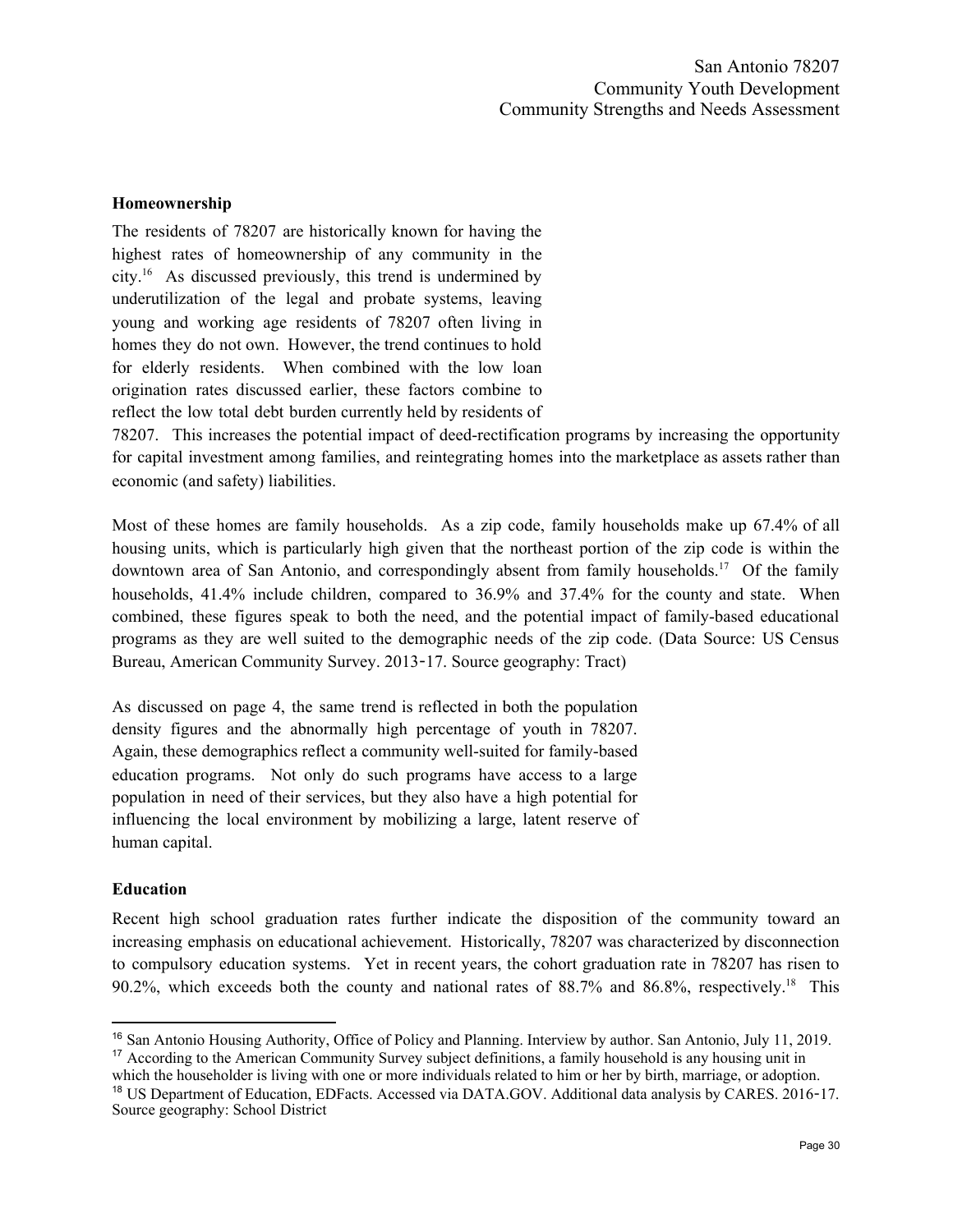## San Antonio 78207 Community Youth Development Community Strengths and Needs Assessment

increase is due to several factors, including improvements in the education system driven by the San Antonio Independent School District (SAISD) and the steady increase of supplementary education programs such as the Youth Development Services (YDS) program at Good Samaritan Community Services. Graduation rates signal the effectiveness of these efforts, and the receptivity of residents in 78207 to an increasing recognition of the importance of investing in educational achievement as a means for breaking the cycle of poverty.

When compared with the overall high population in 78207 with no high school diploma (46.3%), the recent increase in graduation rates suggests a generational shift within the community.<sup>19</sup> This tide-change has positive down-stream effects that have not yet been realized for the population, but will likely improve their long term economic attainment if the current emphasis on educational achievement from the public and nonprofit sectors continues.

| Head Start Programs per<br>10,000 children under age 5 |      |  |
|--------------------------------------------------------|------|--|
| 78207                                                  | 30.8 |  |
| Bexar                                                  | 7.5  |  |
| County                                                 |      |  |
| Texas                                                  | 5.0  |  |

Another program that has contributed to this tide-change is Head Start. Programs like Head Start and Early Head Start have proven to produce lasting benefits for both their participants, and their communities.<sup>20</sup> In 78207, the density of these Head Start programs is more than four times that of the surrounding city, and six times the density across the state. This density reveals several findings. First, it speaks to the receptivity of the community to such programs, as well as the need. Second, as above, it indicates that

the growth of these programs in 78207 tracks along with increases in overall educational attainment. Finally, it suggests that a similar growth in programs serving youth in the secondary-education and career bridge-year windows would have similar penetration throughout the zip code. (Data Source: US Department of Health & Human Services, Administration for Children and Families. 2018. Source geography: Point)

## <span id="page-31-0"></span>**Crime**

Improved educational outcomes in 78207 and service delivery to families have come with a significant decline in Juvenile Justice Referrals. It has also brought the juvenile justice trends within 78207 in line with trends across the county. This development is significant for the community, as it shows that mitigation efforts that have worked in other communities, such as investment in afterschool enrichment, are transferable to the inner-westside with a high likelihood of success. (Data Source: Texas



<sup>19</sup> US Census Bureau, American Community Survey. 2013-17. Source geography: Tract

<sup>20</sup> Ludwig, Jens. 2008. "Long-term Effects of Head Start on Low-income Children." Annals of the New York Academy of Sciences.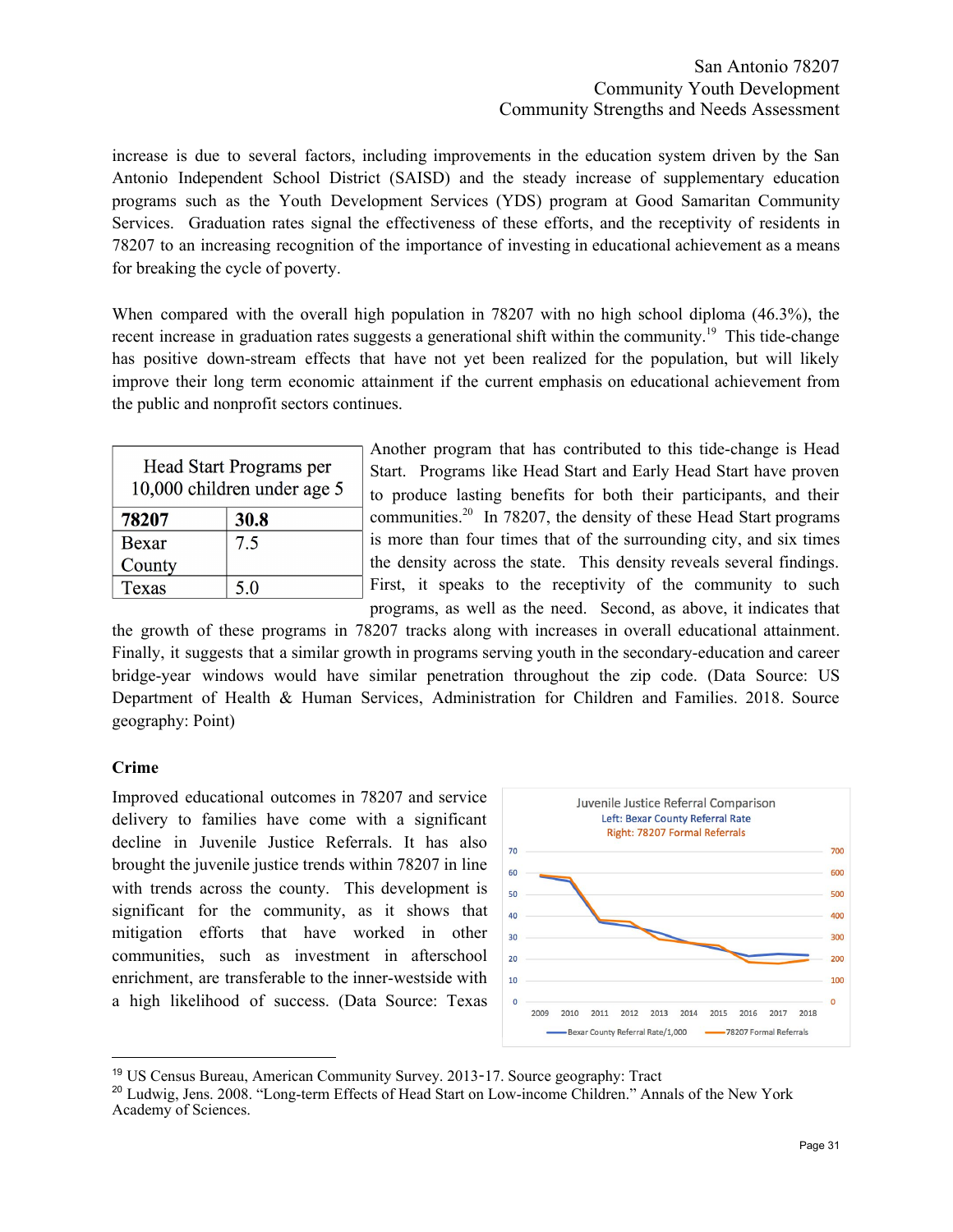Juvenile Justice Department, Research Department, provided via public information request, July 2019)

Another measure of crime is the frequency with which the San Antonio Police Department (SAPD)



receives calls for service from a locality regarding crimes. Over the past four years, such calls originating from 78207, specifically for crimes against people, have fallen by roughly 45%, reflected in the dotted trendline on the graph at left. Though this data is not a direct measure of crimes that actually take place, they demonstrate that the basic safety requirements necessary for students to dedicate their attention and energy toward academic achievement have improved, at least within the perceptions of the residents of 78207. This perception is important because it helps

drive parent decisions to allow their students to attend after school enrichment programs, and enables students to both focus their academic efforts and pursue educational opportunities that may otherwise distract them from helping with basic security concerns at home. (Data source: SAPD Open Records Search, Source Timeframe: Month, accessed July 2019)

#### <span id="page-32-0"></span>**Health**

Despite the poverty and seclusion evident in 78207, the community has above-average access to healthcare. The density of dentists, mental health care providers, and primary care physicians per 100,000 residents, are all above or near the state and national levels.<sup>21</sup> The limited access that many residents experience is correspondingly a result of insurance-related and cultural factors, rather than literal or infrastructure-related limitations. This means that improving health outcomes does not require investments in generating and fielding more healthcare assets for the community. Instead, community health can be improved by increasing health education and through increasing awareness among the residents of currently available insurance and cost-reduction options at their disposal.

#### <span id="page-32-1"></span>**Gaps in Service**

Based on research and data derived from community feedback, it appears that the largest gaps in service in our community include programs for adults and seniors. In particular, the demographic in greatest need are young adults with children. By focusing on this demographic, service agencies can strengthen the weakest link in the family-systems that are at greatest risk of poverty in the community. Within that population, an even more targeted approach would focus on females, particularly single mothers. Doing so would likely have the greatest impact per hour of effort or dollar of investment. Given the date cited above regarding services for youth, were investments in such programs to increase at a reasonable level to

<sup>&</sup>lt;sup>21</sup> US Department of Health & Human Services, Health Resources and Services Administration, Area Health Resource File. 2014. Source geography: County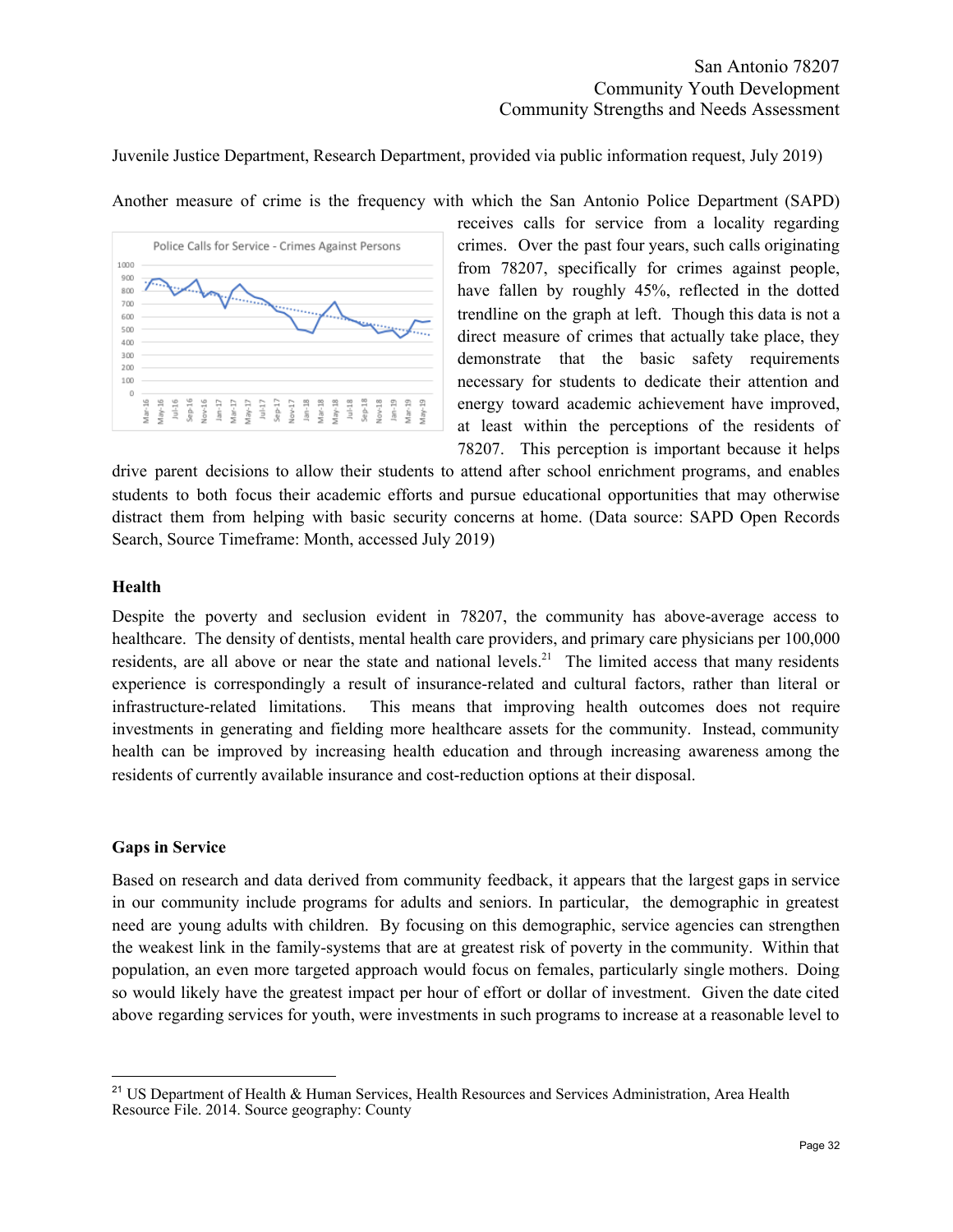serve more youth, it is likely that greater reductions could be realized with respect to educational attainment, juvenile delinquency, etc.

#### <span id="page-33-0"></span>**Implications of Findings**

- 1) The community continues to lag well behind the city and state in many key areas of development, performance, and wellbeing. The concentrated nature of poverty in 78207, and the legacy of exclusion produces a cycle of generational poverty that families struggle to navigate. The greatest need centers around family-based systems.
- 2) Not all indicators trend negatively. The community shows several signs of improvement in key areas, such as crime and graduation rates. More importantly, the community is poised to make effective use of family-based programs focused on educational attainment. In the case of 78207, the path forward with community development is aligned with the goals of youth development.
- 3) The most effective strategy for overcoming the cycle of poverty in 78207 is through youth educational and workforce development, as enabled by the various supporting efforts within the network of service agencies. This means directing the litany of services available within the community toward setting outcomes for youth to apply themselves academically and professionally. These supporting efforts must be "nested" within the unified purpose of youth educational and workforce development in order to create strategic change.
- 4) A key component of this approach is the menu of work-skills and life-skills programs for young adults in the postsecondary bridge years. These programs provide pathways to success for students who have various limitations that make university attendance impossible. They also create the potential for stability among young adults who have children of their own.
- 5) In addition to poverty, this approach consequently reduces crime and juvenile delinquency.
- 6) Community leaders recognize the need for greater collaboration among nonprofit agencies. They also see a greater need for collaboration between nonprofit agencies and businesses in the community and whose workforce needs their support.
- 7) In order to apply these findings, Good Samaritan Community Services will:
	- a) Prioritize efforts internal to the agency around supporting youth development. This includes targeting efforts like case management and immediate assistance toward families of students who receive services from the CYD program. It also includes an intentional effort to screen students for additional service requirements that may limit their ability to engage in educational development.
	- b) Apply greater emphasis on the Barrio Network, and its role as an organizing body for community effort.
	- c) Expand its outreach to youth and seek greater engagement with their parents and guardians so that they can be serviced by the current adult engagement programs that enhance educational attainment.

<span id="page-33-1"></span>Prioritized List of Service Needs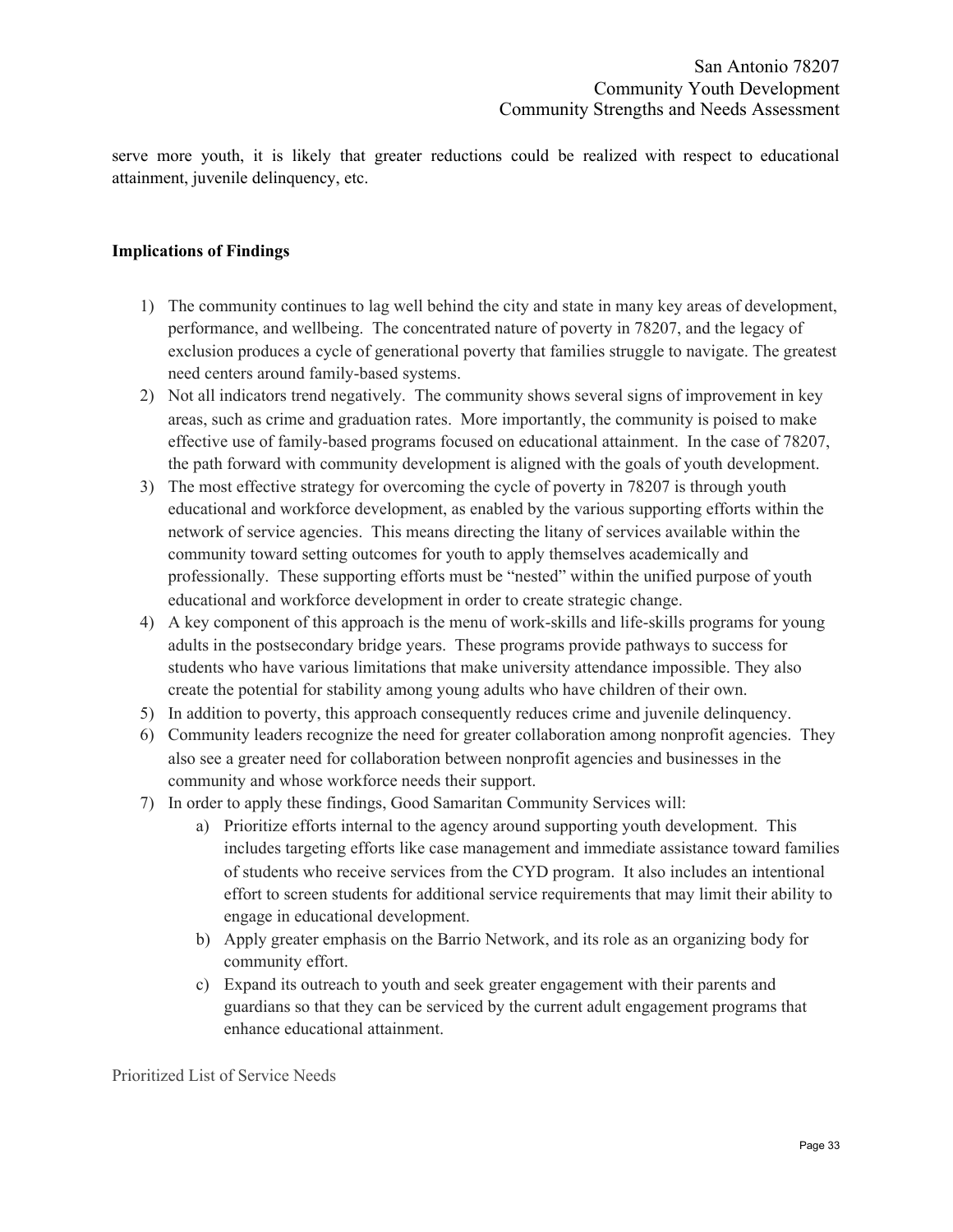Based on the research and feedback above, the prioritized list of service needs for 78207 are as follows:

- 1) Youth educational and workforce development
- 2) Family-based support systems designed to limit the instability associated with poverty
- 3) Life-skills and work-skills programs for young adults in the postsecondary bridge years, defined as ages 16-25
- 4) Targeted service delivery for young adults with children, particularly single mothers
- 5) Professional development services for area nonprofit agencies
- 6) Strategic and institutional development support for the Barrio Network

#### <span id="page-34-0"></span>**Conclusions**

The community in the 78207 zip code represents a cross-section of Bexar County that is an essential component of the region's growth and economic success. According to a report recently issued by the City of San Antonio, "Youth of color are projected to be the majority nationally by the year 2022. The prosperity of the city and the nation will increasingly depend on the social, health, and economic wellbeing of people of color." (2019 Racial Equity Indicator Report, City of San Antonio Office of Equity). The observations noted in this report support the proposition that the number of high school graduation and post-secondary education attainment directly correlates to the region's income stability, homeownership, and health outcomes for residents, thereby contributing to a more extensive tax base and a step closer to the end of generational poverty. For this economic engine to continue to thrive, there needs to be an investment in outcomes that matter.

The data highlighted in this CSNA suggests that the 78207 zip code is a community rich in resources but high in need. The high levels of poverty prevalent in the community appear to be a significant contributing factor to the abundance of threats. The presence of community-based organizations and resources is crucial to aid the day-to-day crisis youth and families in this area experience. Youth Development Services teach essential character traits such as teamwork, active listening, leadership, effective communication, and approaches to promote workforce readiness. This approach to learning and problem solving has proven to be a successful strategy in helping youth and families learn the tools and exercise the opportunities to improve their social, emotional and economic outcomes.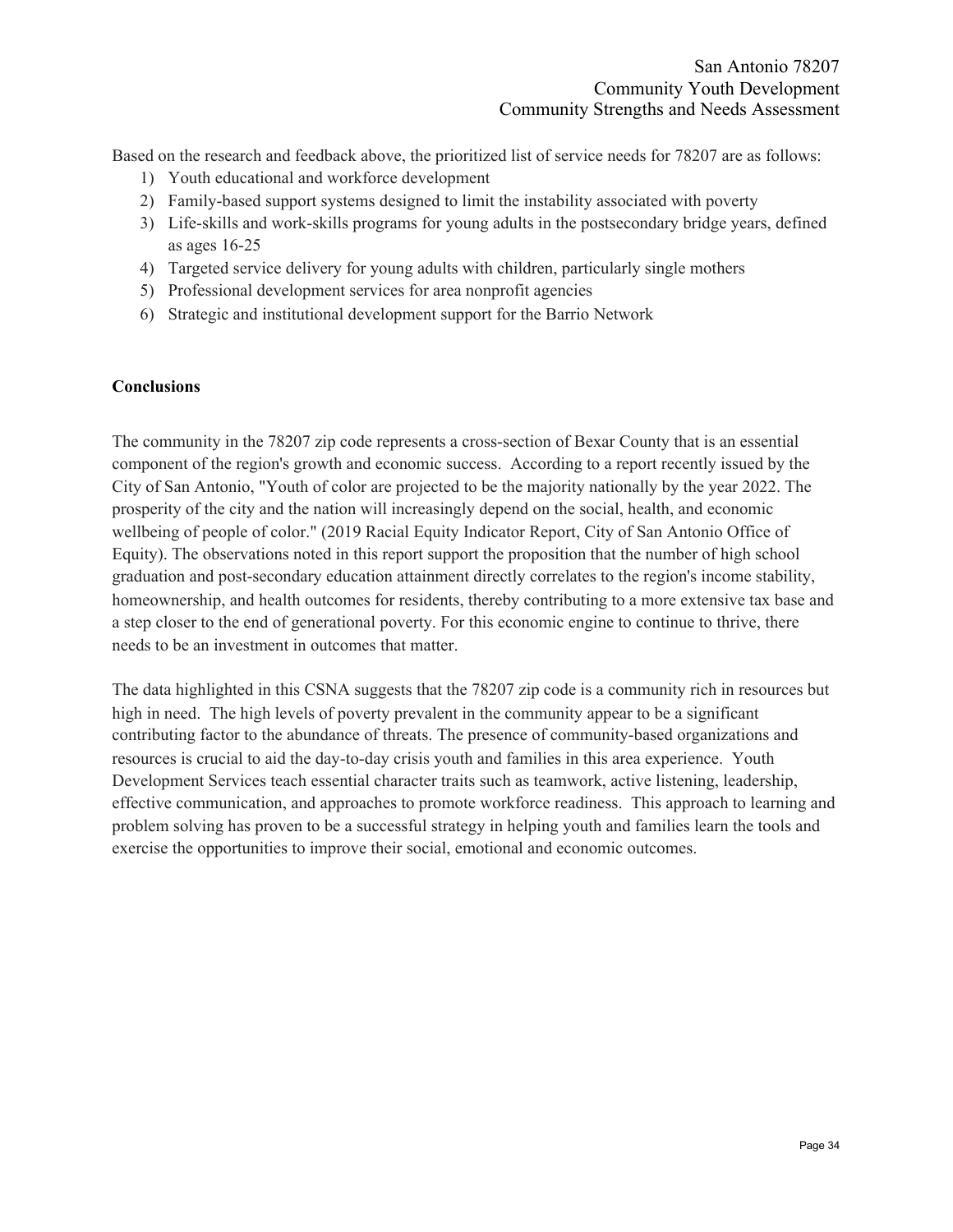#### <span id="page-35-0"></span>**References**

- Asset Funders Network. (2019) *2019 San Antonio Community Asset Building Scan.* Retrieved from: https://assetfunders.org/wp-content/uploads/AFN\_2019\_SCAN-BOOKLET\_WEB.
- Badger, E. (August 24, 2017). "How Redlining's Racist Effects Lasted for Decades." *The New York Times*.
- Bremner, J. D. (2006). Traumatic stress: effects on the brain. *Dialogues in clinical neuroscience,8(4), 445-461.*
- Center for Applied Research and Engagement Systems (CARES), Engagement Network. (July 2019). *Health indicators report*. Retrieved from: https://engagementnetwork.org/.
- City of San Antonio. (2018). *Housing vulnerability analysis.* Retrieved from: https://www.sanantonio.gov/Portals/0/Files/NHSD/Housing/.
- City of San Antonio Neighborhood & Housing Services Department, Office of Neighborhood Engagement. Interview by author. San Antonio, July 18, 2019.
- Collins, W and Margo, R. (2001). "Race and Home Ownership: A Century-Long View," *Explorations in Economic History* 38: 68-92.
- Drennon, C. (October 18, 2019). "Mayor's Housing Policy Task Force." *Mayor's Housing Policy Task Force*, Central Library, San Antonio, TX. Inaugural Presentation.
- Drennon, C. (October 2006). "Social Relations Spatially Fixed: Construction and Maintenance of School Districts in San Antonio, Texas." *Geographical Review*, Volume 96, Issue 4, pp 567 – 593.
- Healthy Futures of Texas, Health Program Coordinator. Interview by author. San Antonio, July 17, 2019.
- Institute for People, Place and Possibility, Community Commons. (July 2019). Retrieved from: https://www.communitycommons.org.
- Kofler, Shelley and Justin Ross Piedad. (2017). *San Antonio Leads the National in Economic Inequality*. Texas Public Radio. Retrieved from: tpr.org/post/san-antonio-leads-nation-economic-inequality.
- Ludwig, Jens. (2008). "Long-term Effects of Head Start on Low-income Children." *Annals of the New York Academy of Sciences*.
- McLanahan, S., Tach, L., Schneider, D. (2013). The causal effects of father absence. *Annual review of sociology, 39, 399-427.*doi: 10.1146/annurev-soc-071312-145704.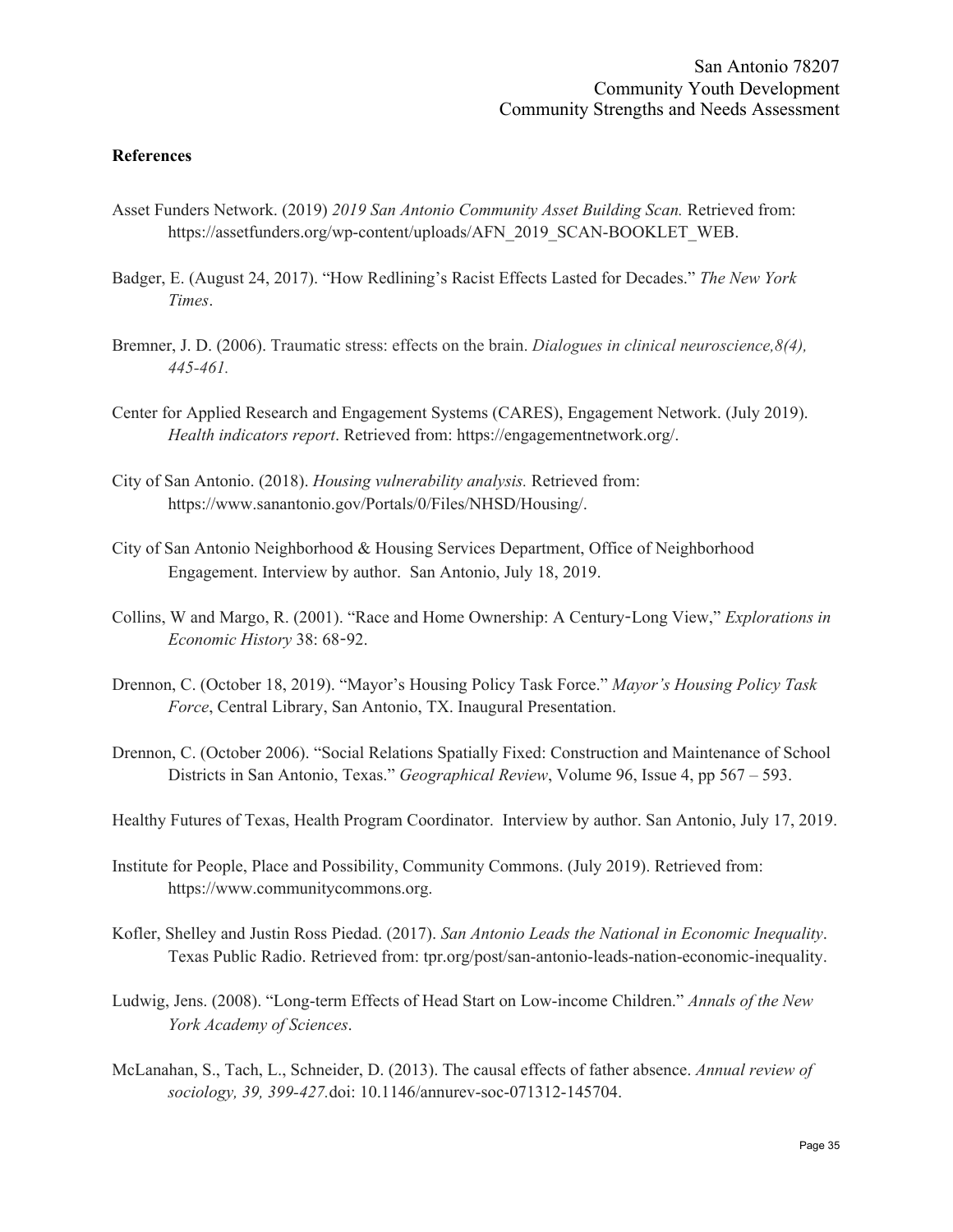- Migration Policy Institute. (2018). *Profile of the Unauthorized Population: Bexar County, TX.* Retrieved from: https://www. migrationpolicy .org/data/unauthorized-immigrant-population/county/48029.
- OpenStreetMap Foundation (OSMF). (July 2019). OpenStreetMap ® is open data, licensed under the *Open Data Commons Open Database License* (ODbL), CC BY-SA. © OpenStreetMap contributors. Retrieved from opendatacommons.org.
- Ratcliffe, Lou, Elliott, and McKernan. (2017). *Financial Health of Residents: A City-Level Dashboard.* Washington, D.C.: Urban Institute. Available at: https://apps.urban. org/features/city-financialhealth/city. html?city=san-antonio-tx.
- Payne, R. K. (2005). *A framework for understanding poverty* (4th rev. ed.). Highlands, Tex.: Aha! Process.
- Pew Research Center. (2012). *The rise of residential segregation.* Retrieved from: https://www.pewresearch.org/wp-content/.
- Robert Wood Johnson Foundation. (2011). *Exploring the Social Determinants of Health.* Retrieved from: www.rwjf.org/content/dam/farm/reports/issue\_briefs/2011/rwjf70451.
- San Antonio Digital Inclusion Alliance. (2018). Data analysis for broadband access. Retrieved from: https://digitalinclusionsa.org.
- San Antonio Housing Authority, Office of Policy and Planning. Interview by author. San Antonio, July 11, 2019.
- San Antonio Independent School District, Office of College, Career, and Military Readiness. Interview by author. San Antonio, July 30, 2019.
- San Antonio Police Department. Open Records Search Calls for Service. Accessed July 2019 from: https://www.sanantonio.gov/SAPD/Calls.
- Snowden, K. (1997). "Building and Loan Associations in the United States, 1880-1893: the Origins of Localization in the Residential Mortgage Market," *Research in Economics*, 51: 227-50.
- Texas Department of Family and Protective Services (DFPS). Open Data Portal. Retrieved from: https://www.dfps.state.tx.us/About\_DFPS/Data\_Book/.
- Texas Juvenile Justice Department, Research Department. Accessed via public information request, July 2019.
- US Army. (2017). Field Manual 3-0, *Operations.*